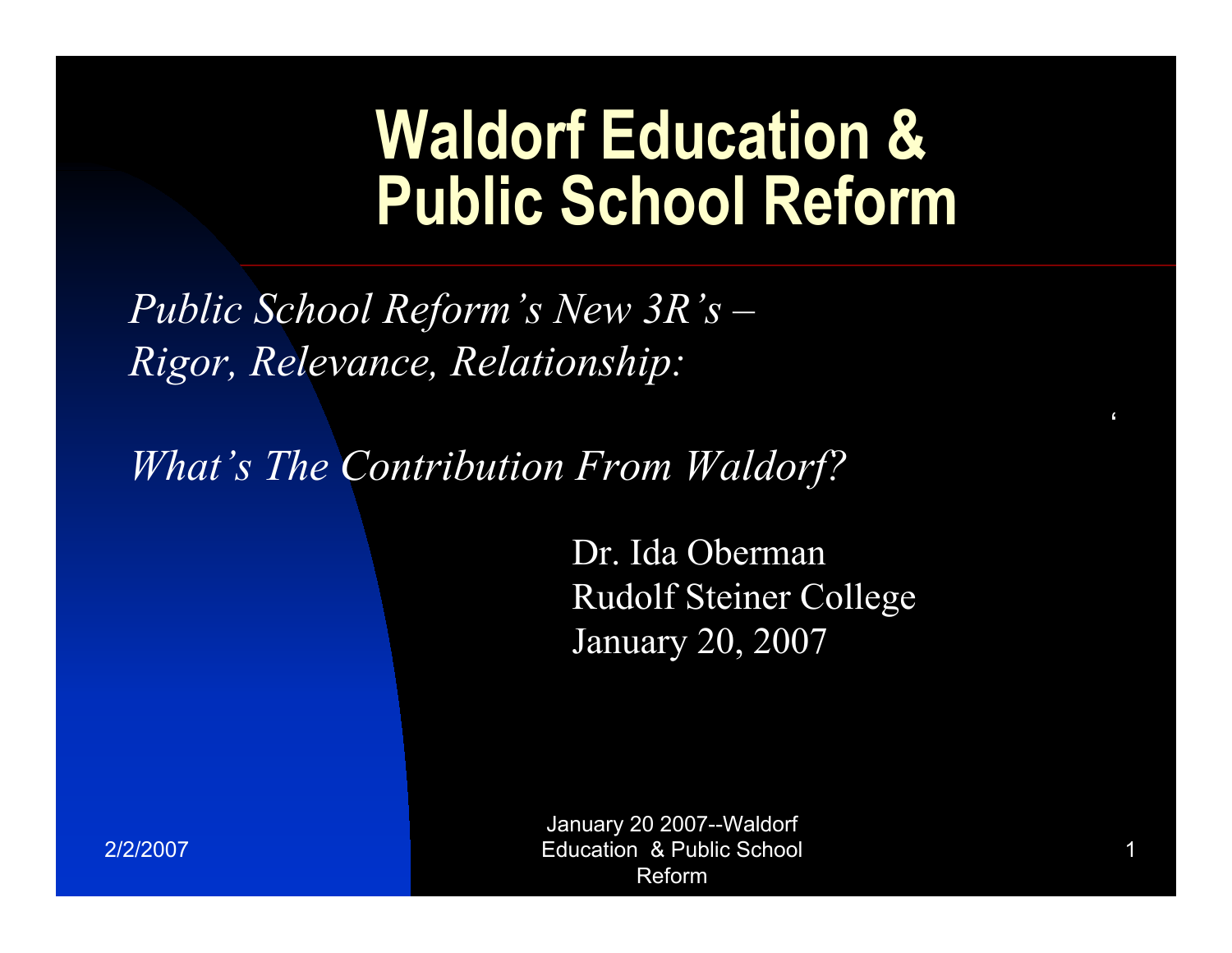

Introduction

- $\mathbf{L}$ The Challenge, the Goal, the Opportunity
- $\Pi$ . What Matters A Lot: The Snap Shot "No Child Left Behind" Phase I
	- 2006  $\Omega$ **Performance Data From Five Public Waldorf Schools**
- TIL. **What Matters Most: The Long View** "No Child Left Behind" Phase II
	- 1943-2005  $\Omega$ **Survey Data From 500-Waldorf Graduates**
- $IV.$ **Implications & Next Steps**
- $V_{\cdot}$ **Question & Answer**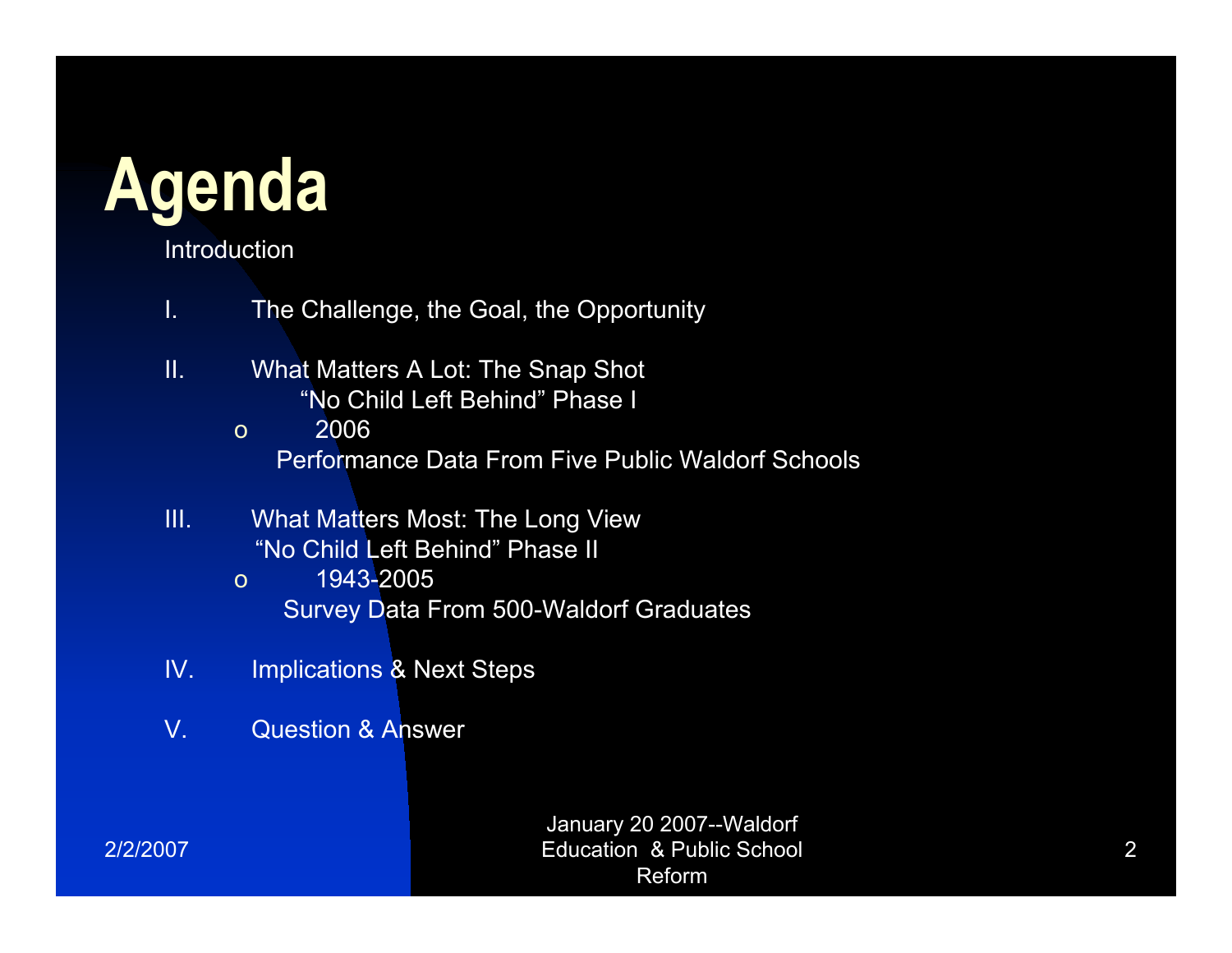## First...

**Think Of One "Waldorf Strategy" Learned & Tested** 

■ Think About Justifying It To Your Superior superintendent, principal, mentor teacher-

Challenge...? Opportunity...?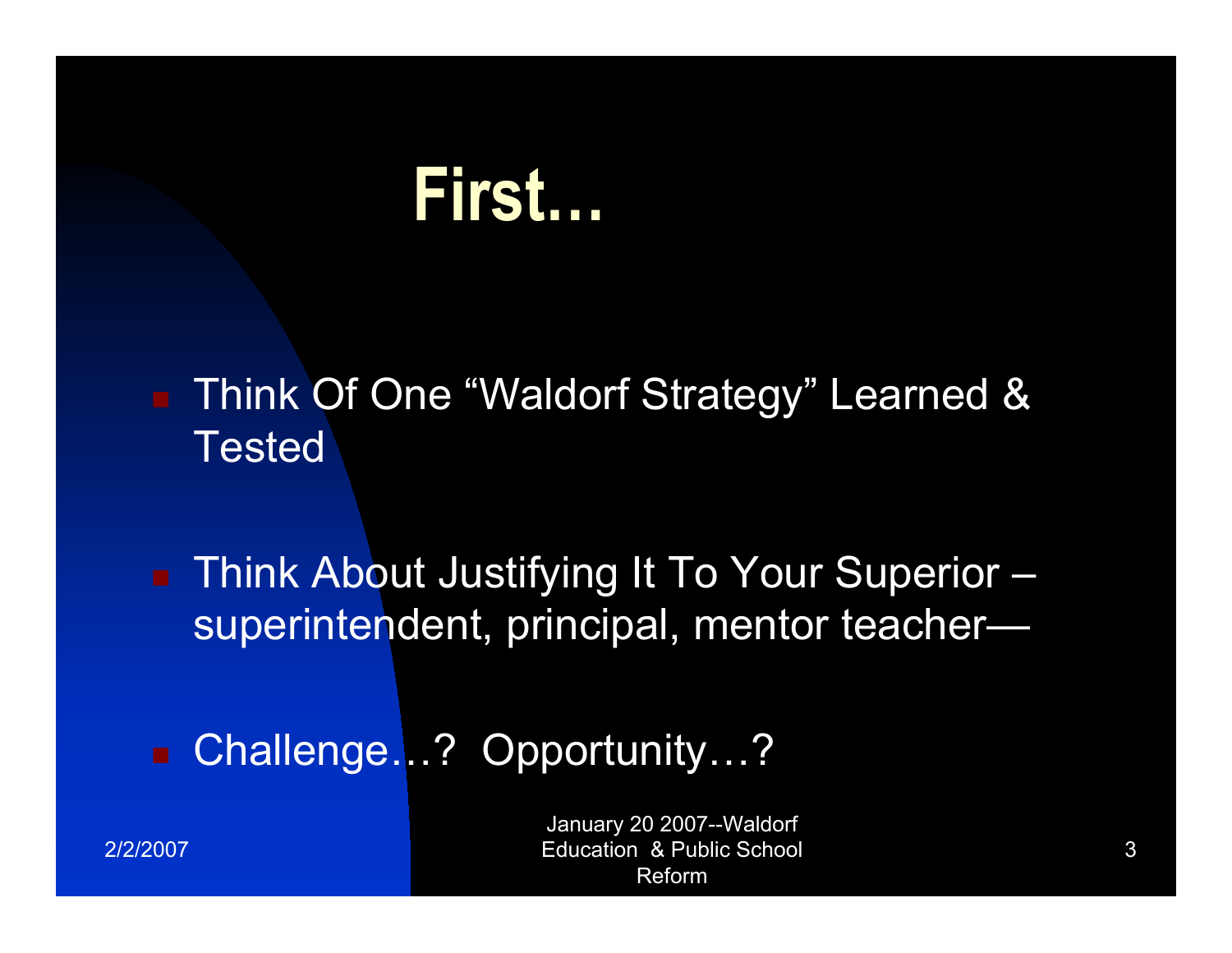# Outcomes Sought<br>Today:

**Further Bridge Divide** 

V Waldorf 'Speak', Public School Reform 'Speak'

### **Add To Our**

√ Quiver Of Arrows To Argue For Public Waldorf Schools In **Public Education** 

#### Consider

↓ Where Can We Learn From Other Public School **Reformers**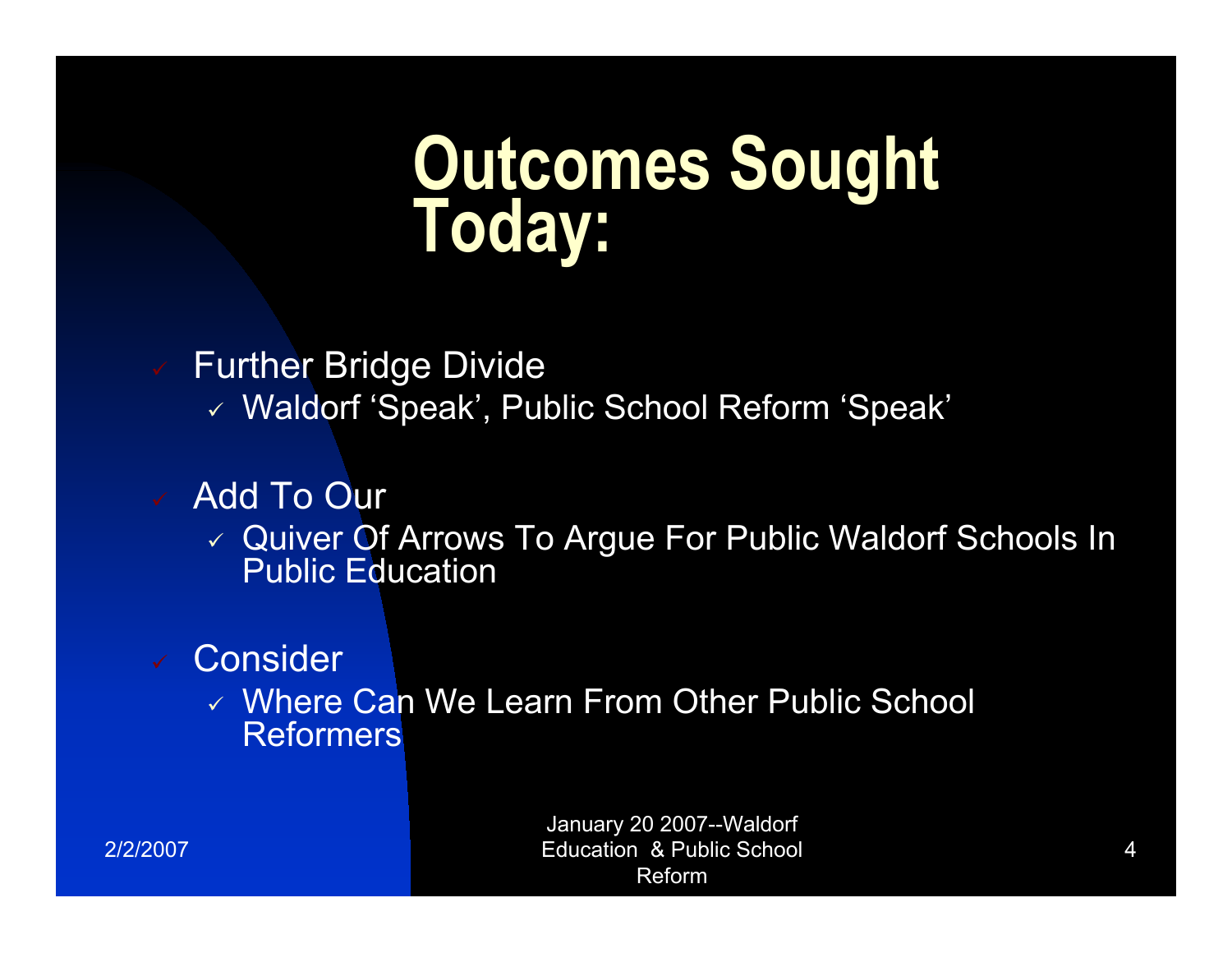# The Challenge, Goal,

Mounting accountability pressure



January 20 2007--Waldorf **Education & Public School** Reform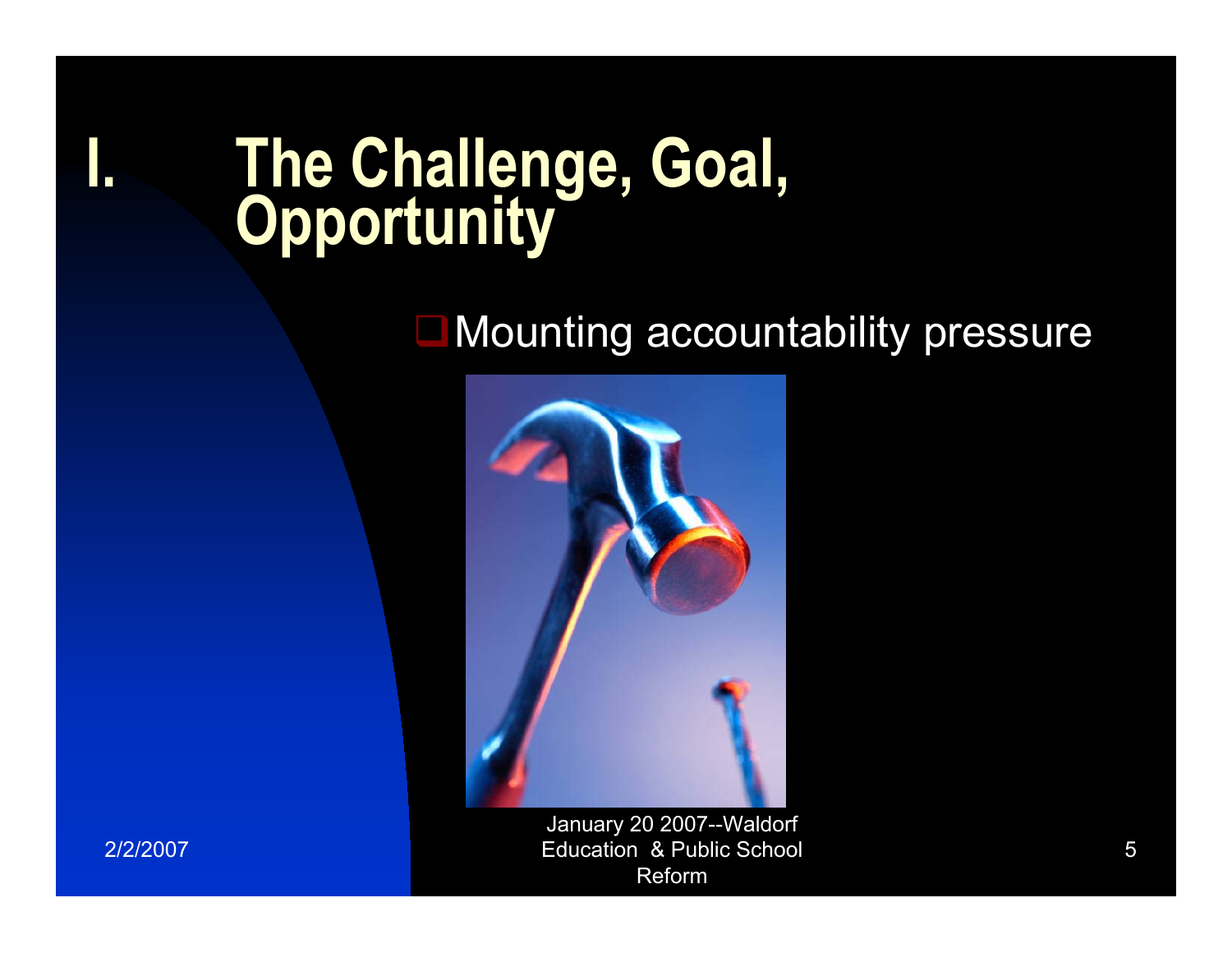### II. The Moment Is Now For Public School Reform

What Matters A Lot: The Snap Shot:

- Challenge: The Snap Shot Data To Inform  $\Box$ Instruction
- Goal: All Students Supported To Reach College &  $\Box$ Career

 $\Box$  Opportunity:

- √ No Child Left Behind, Phase 1
- $\checkmark$  Signed Into Law 2001
- ✓ Up For "Re-Authorization" 2007:

How Have We Done?

ш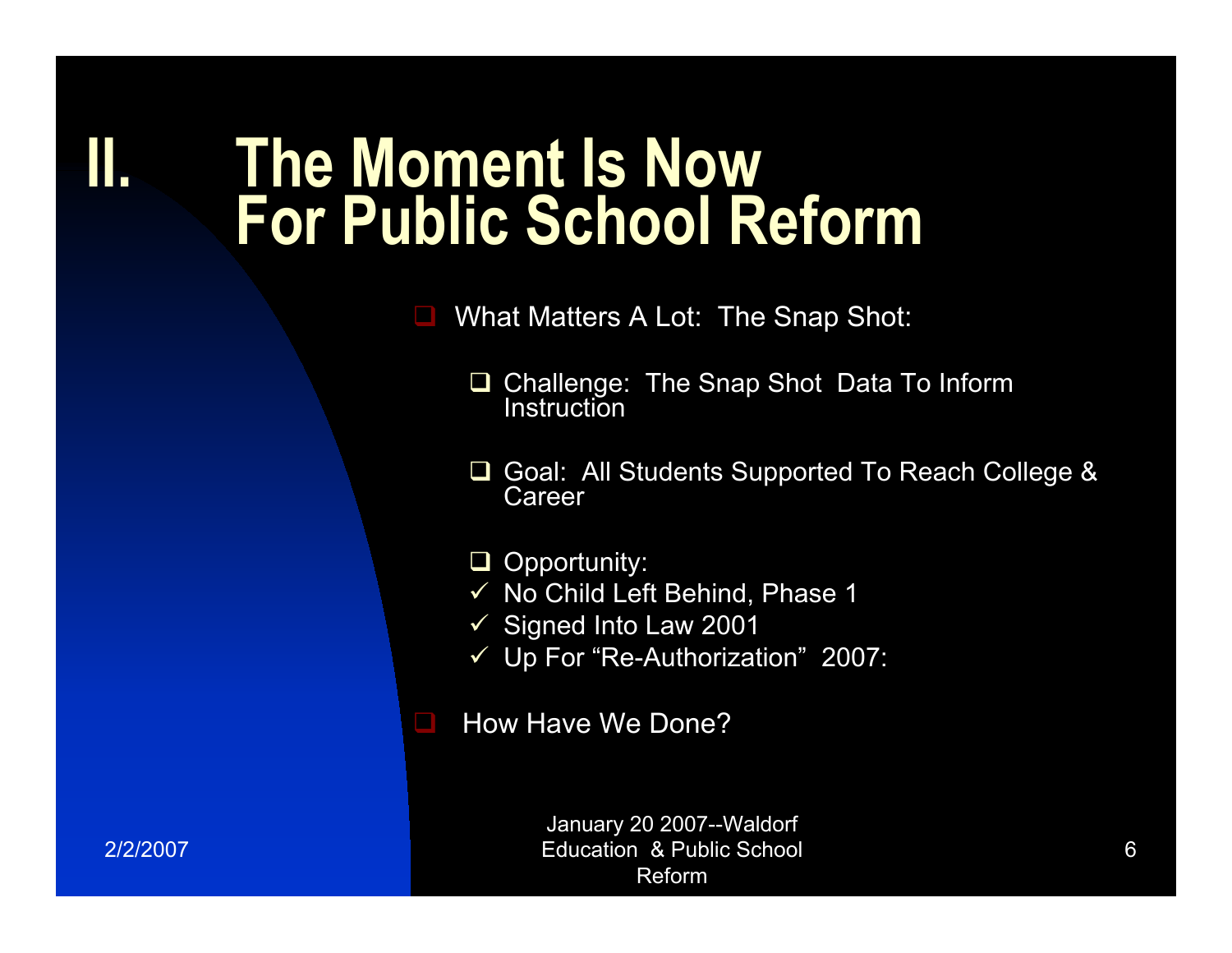# The Moment Is Now<br>For Public Waldorf Schools:

The Emergence of Public Waldorf Education Urban Waldorf, 1991-You Today

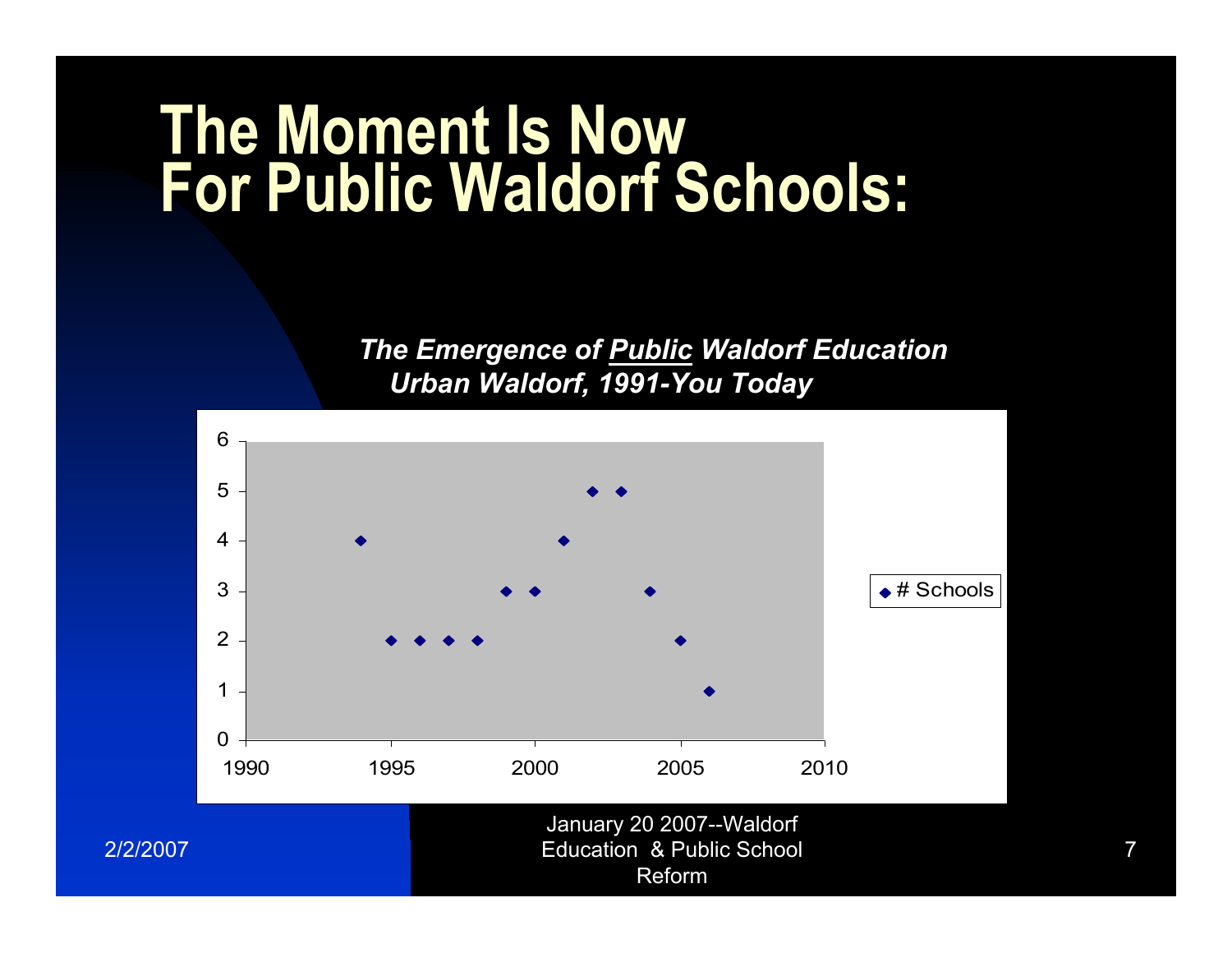## **How Have We Done** With Waldorf's Distinctive Methods--

### **Five Key Waldorf Methods:**

1. Block scheduling **NOT** isolated classes Narrative (story telling) NOT just earnest  $2.$ Developmentally appropriate experiential education  $3.$ NOT just pure theory NOT every year new kids 4. Teachers looping 5. Time for play, festival, theater NOT just work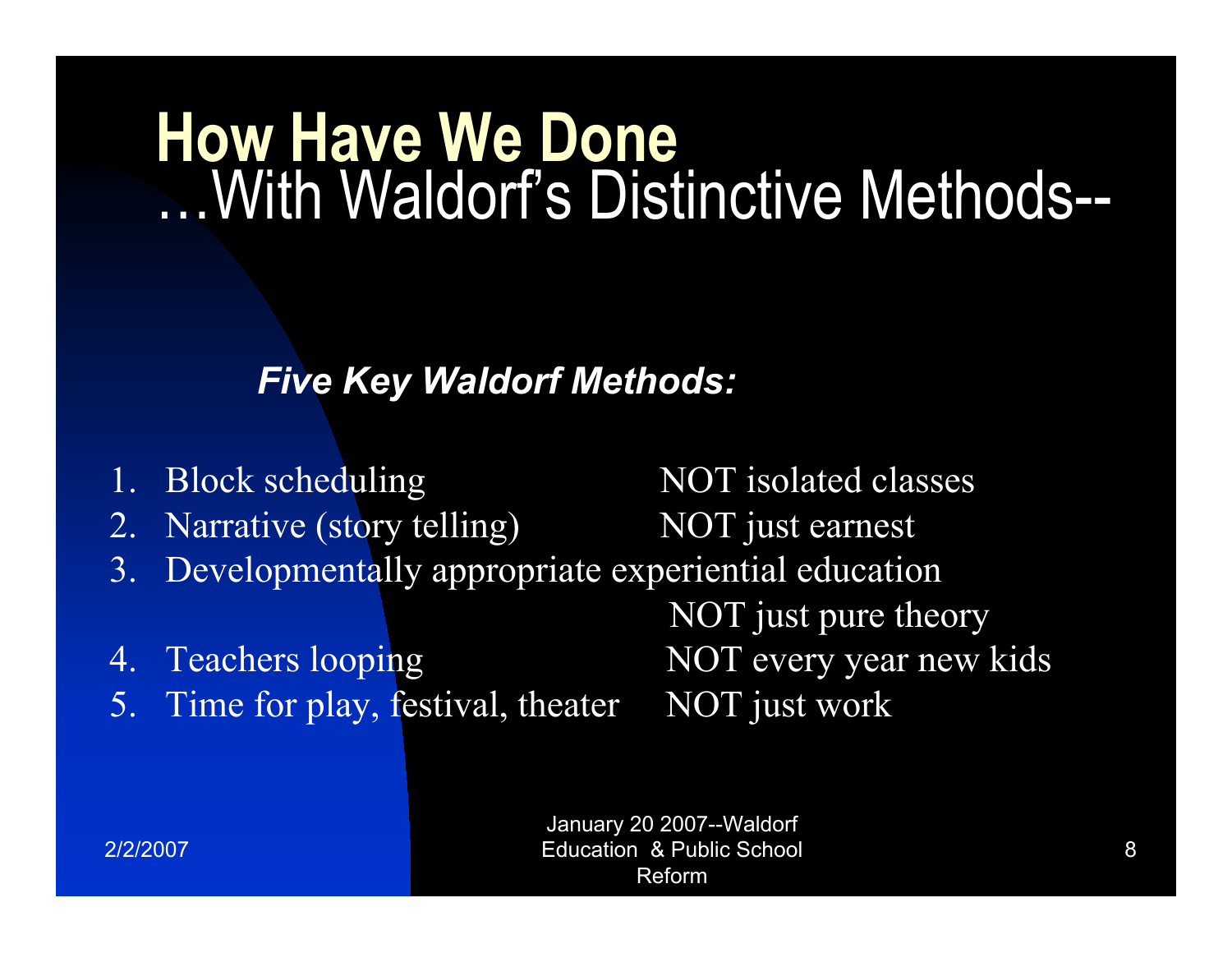## Know Our Data...

2006 California Standards Test Performance Data **From Five Public Waldorf Schools...** 

- ◆ Large City
- ◆ Small Town **Elementary**
- ◆ Urban Fringe, Large City
- Urban Fringe Mid Size City
- ◆ Urban Fringe Large City

**John Morse, Sacramento Unified Yuba River Charter, Twin Ridges** 

**Novato Charter, Novato Unified Woodland Star Charter, Sonoma Valley Unified Stone Bridge, Napa Valley Unified**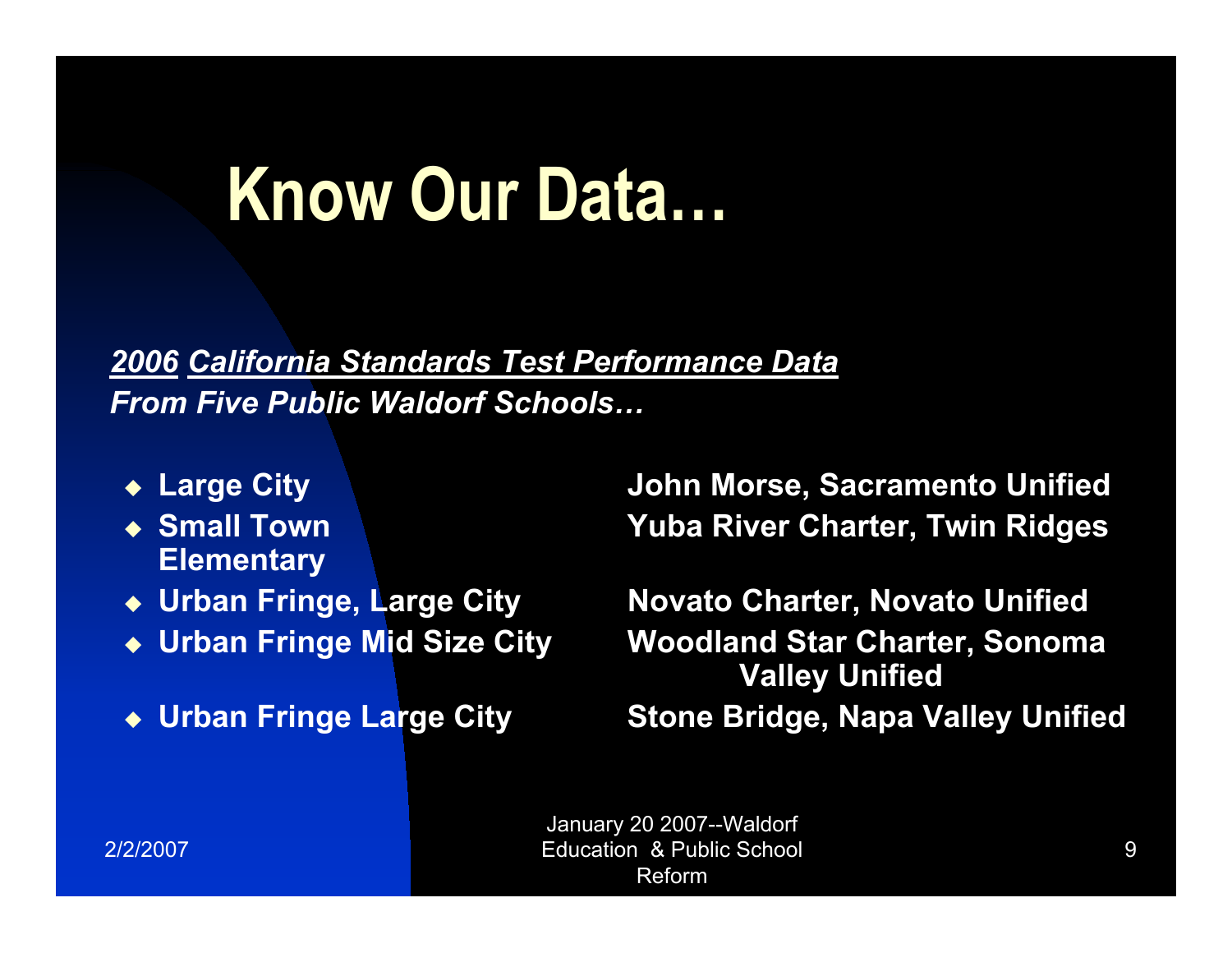## Know Our Data...

#### **Thinking Exercise:**

--Pick One School On This List

--What Do You Think:

Looking At 2006 California Standards Test Performance Data By The Final Grade, Does Each School Perform (a) Below Top 10 Peer-Alike, (b) Equal To (c) Above Average Of Top 10 --Why?

**Public Waldorf Schools, 2006 Performance on CST:** 

- **John Morse, Sacramento Unified**  $4<sup>2</sup>$
- **Yuba River Charter, Twin Ridges Elementary**  $2<sup>2</sup>$
- **Novato Charter, Novato Unified**  $3.$
- 4. Woodland Star Charter, Sonoma **Valley Unified**
- **Stone Bridge, Napa Valley Unified**  $5.$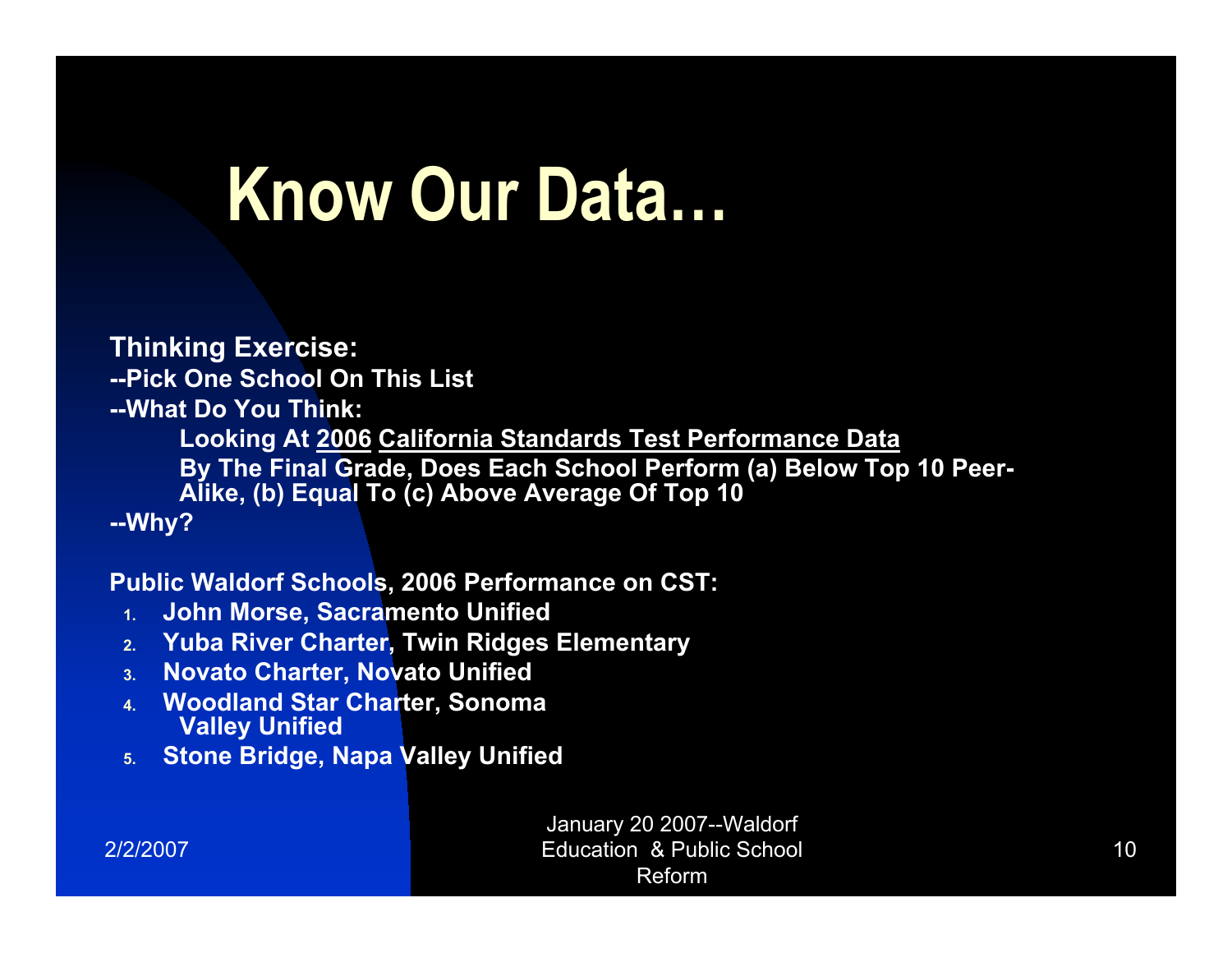# Large City:<br>John F. Morse, Sacramento Unified

#### a. Grade 2 Language Arts 2006 Results



Just for the Kids California - http://www.jftk-ca.org

January 20 2007--Waldorf **Education & Public School** Reform

**Free/Reduced School Lunch: 38%** 

**English Learners: 4%** 

Hispanic: 19%

**Back:** 16%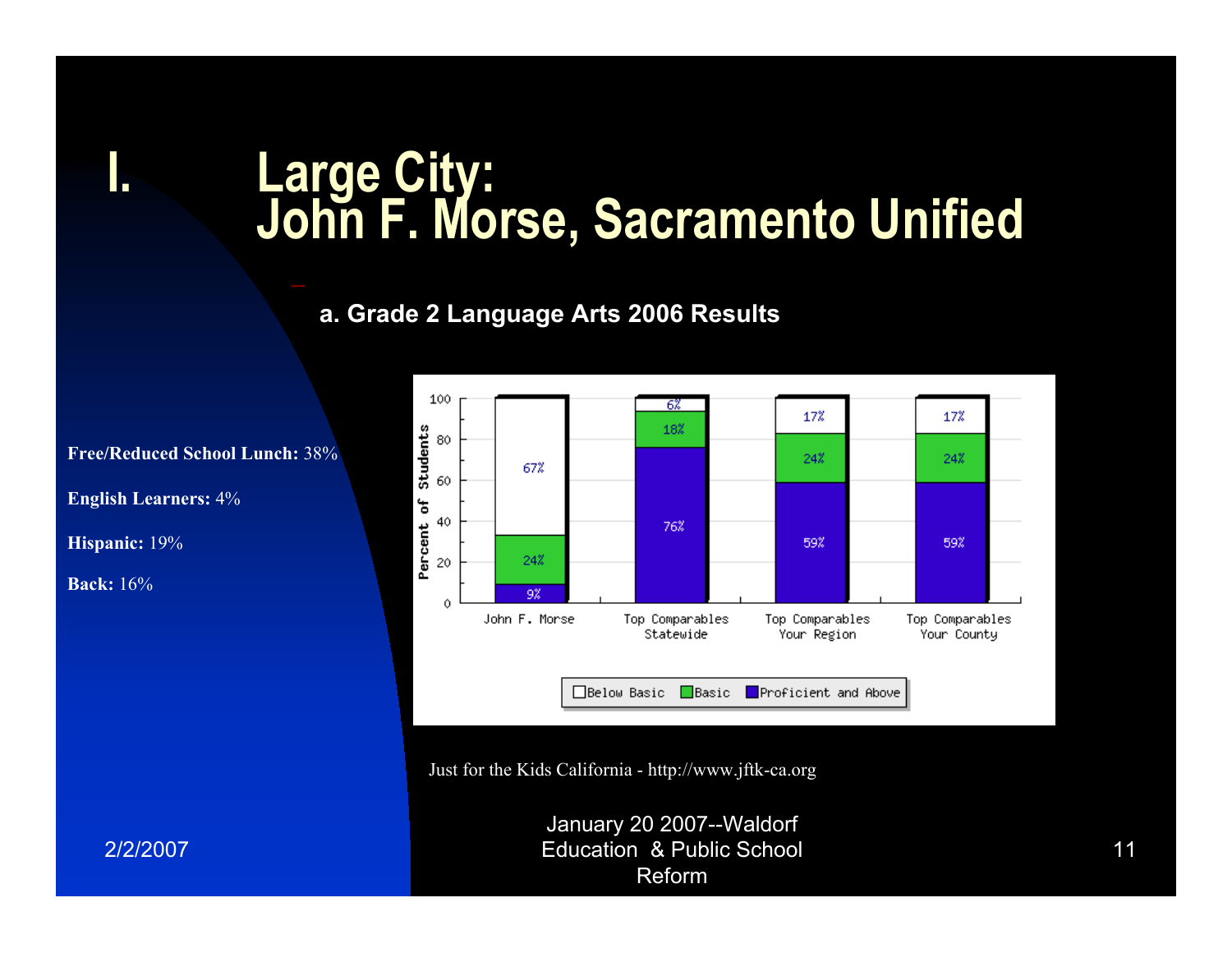### I. Large City's Public Waldorf School

1. John F. Morse, Sacramento City Unified b. Grade 8 Language Arts 2006 Results



Just for the Kids California - http://www.jftk-ca.org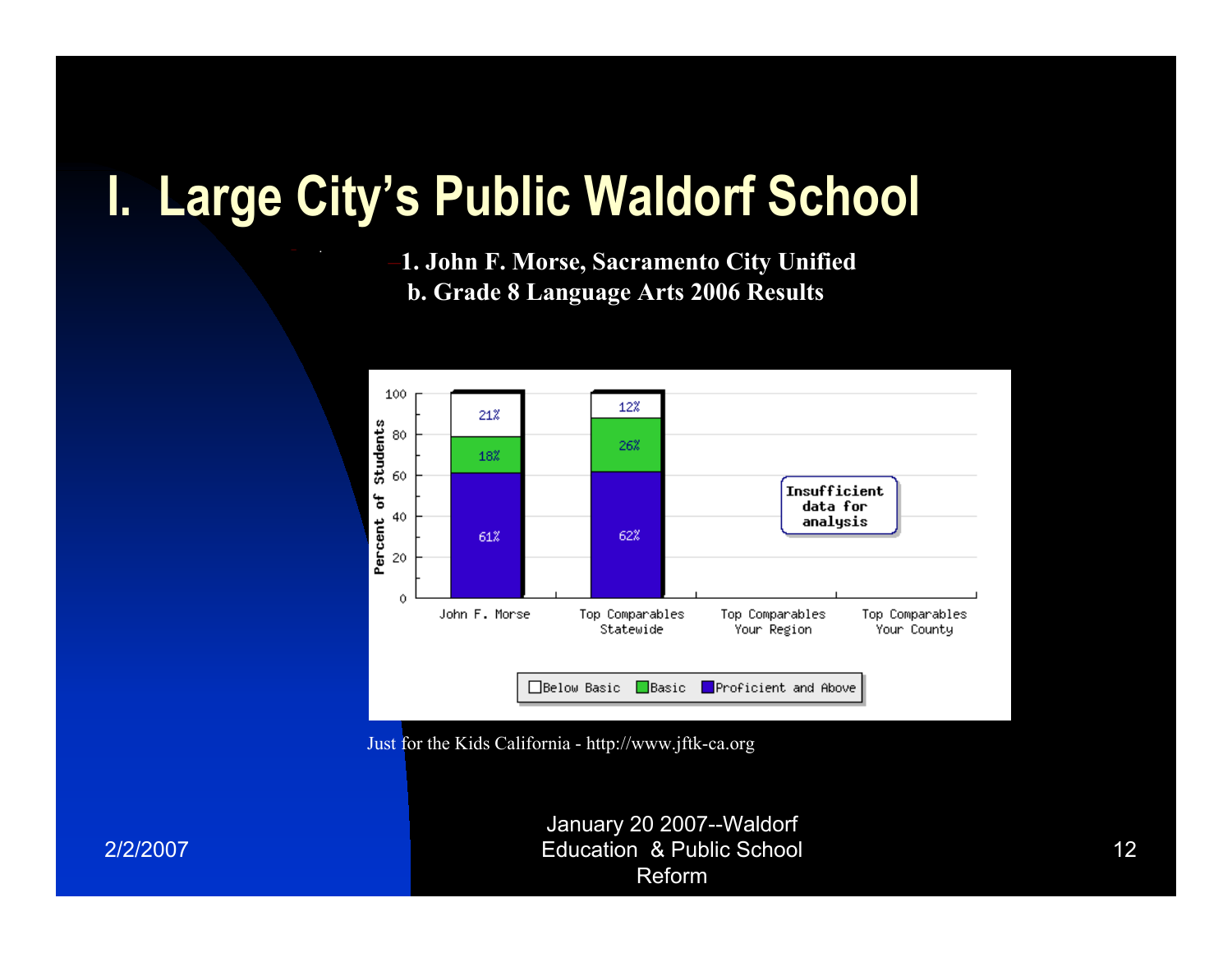### I. Large City's Public Waldorf School

1. John F. Morse, Sacramento City Unified c. Grade 2 Mathematics 2006 Results



Just for the Kids California - http://www.jftk-ca.org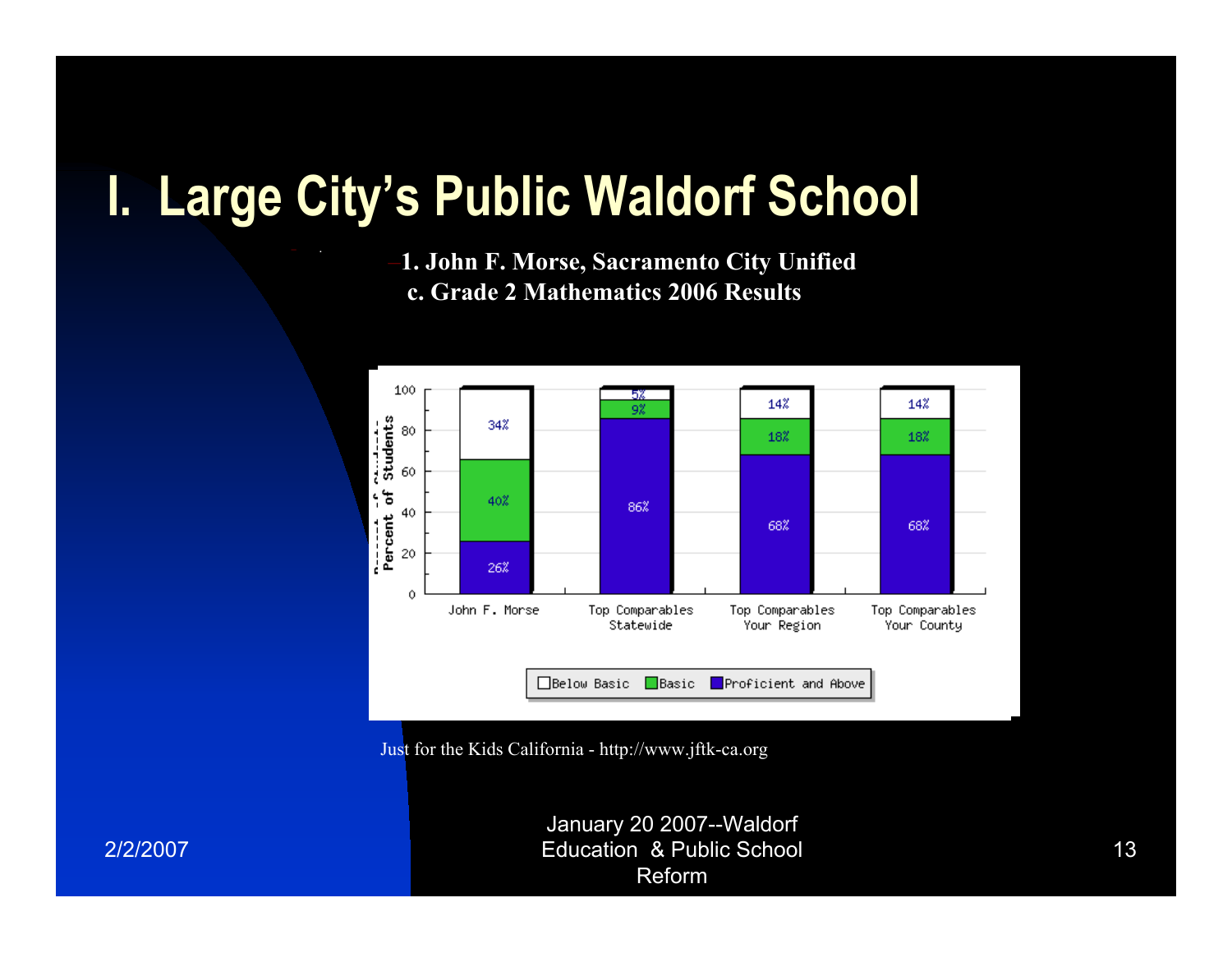### I. Large City's Public Waldorf School

1. John F. Morse, Sacramento City Unified d. Grade 8 Mathematics 2006 Results



Just for the Kids California - http://www.jftk-ca.org

January 20 2007--Waldorf **Education & Public School** Reform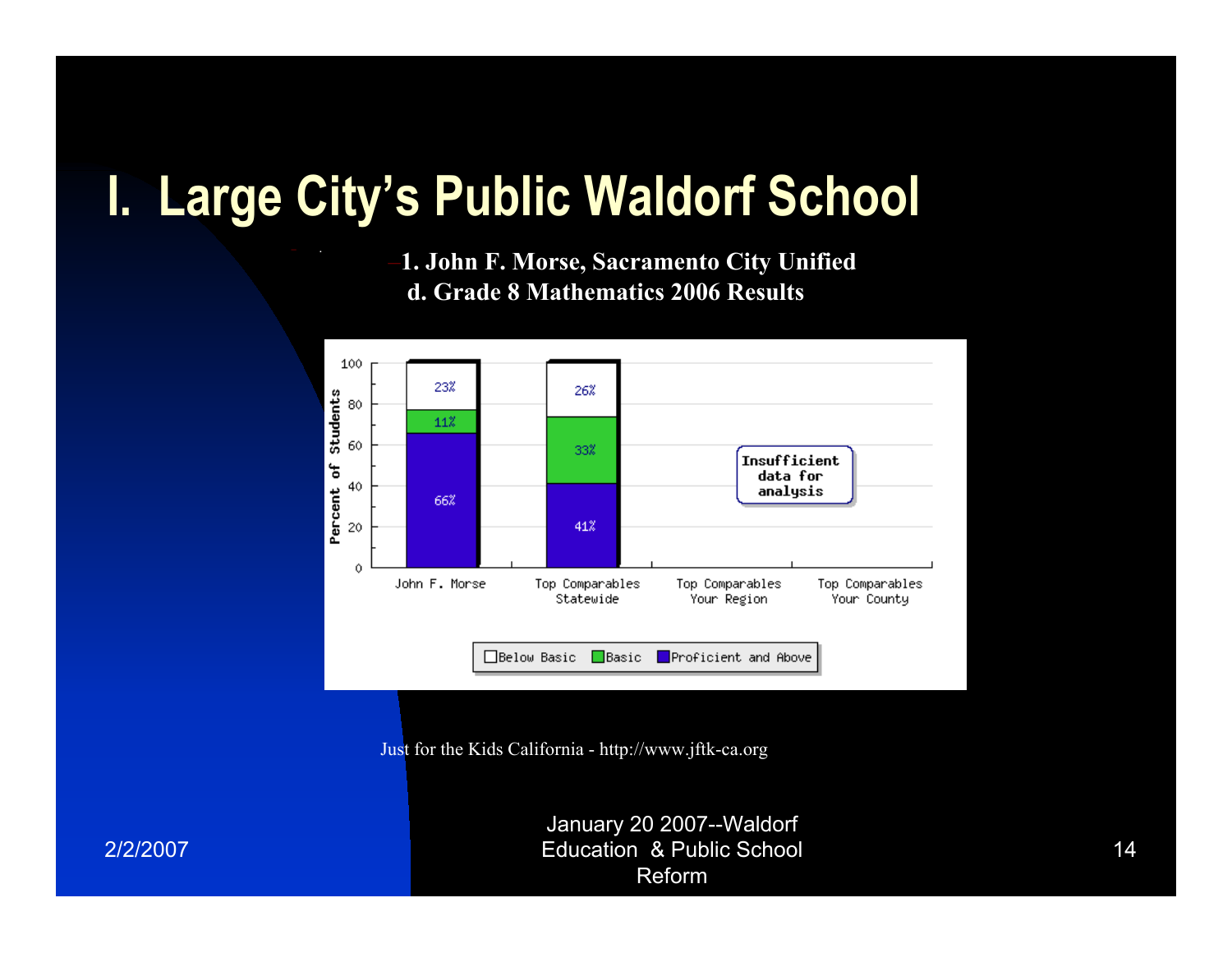# **Small Town: Yuba River Charter,<br>Twin Ridges Elementary School District**

a. Grade 2 Language Arts 2006 Results

**Free/Reduced School Lunch: 28%** Hispanic: 8 % **American Indian: 3%** 



Just for the Kids California - http://www.jftk-ca.org

January 20 2007--Waldorf **Education & Public School** Reform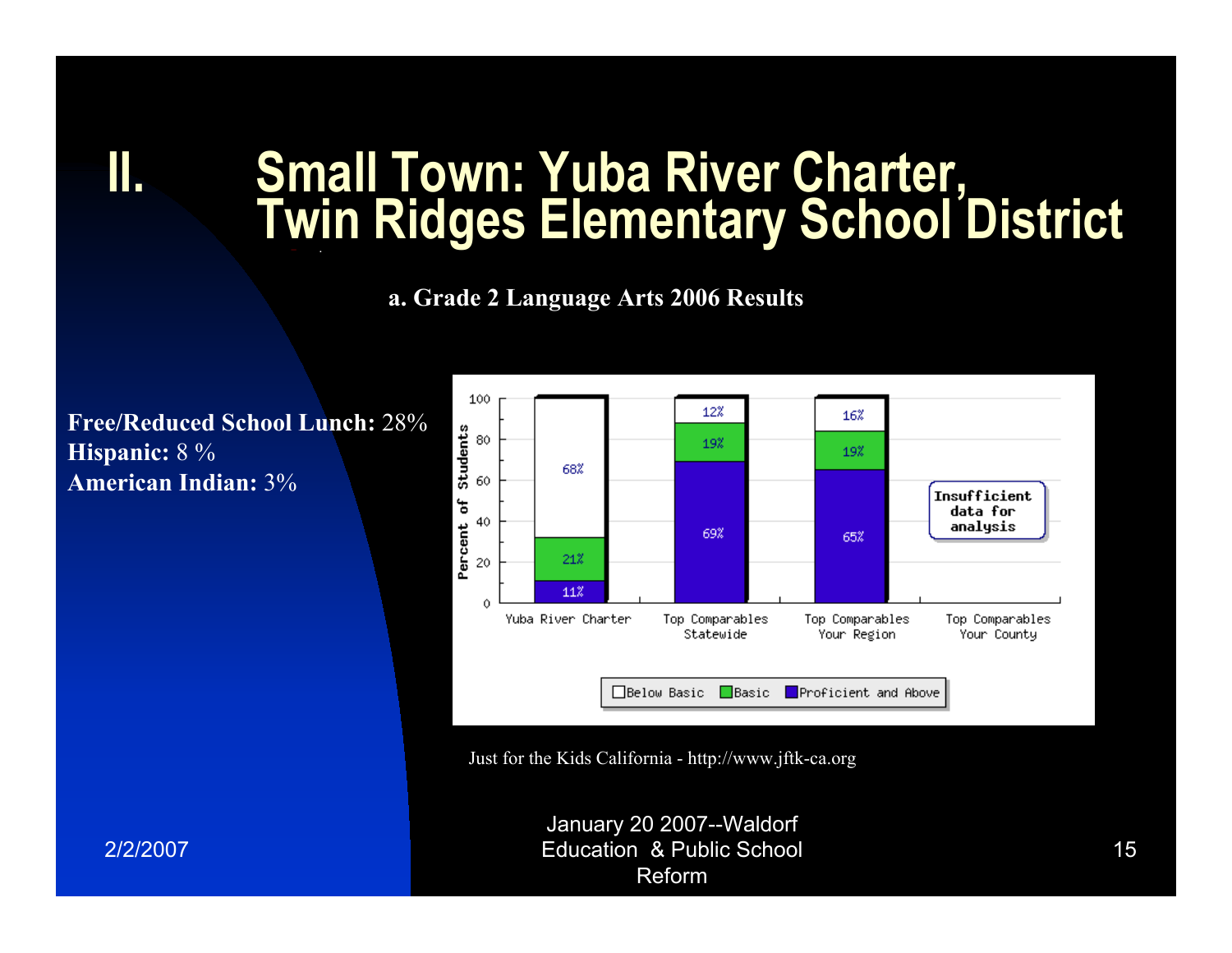### **II. Small Town**

#### **Yuba River Charter, Twin Ridges Elementary** b. Grade 7 Language Arts 2006 Results



Just for the Kids California - http://www.jftk-ca.org

January 20 2007--Waldorf **Education & Public School** Reform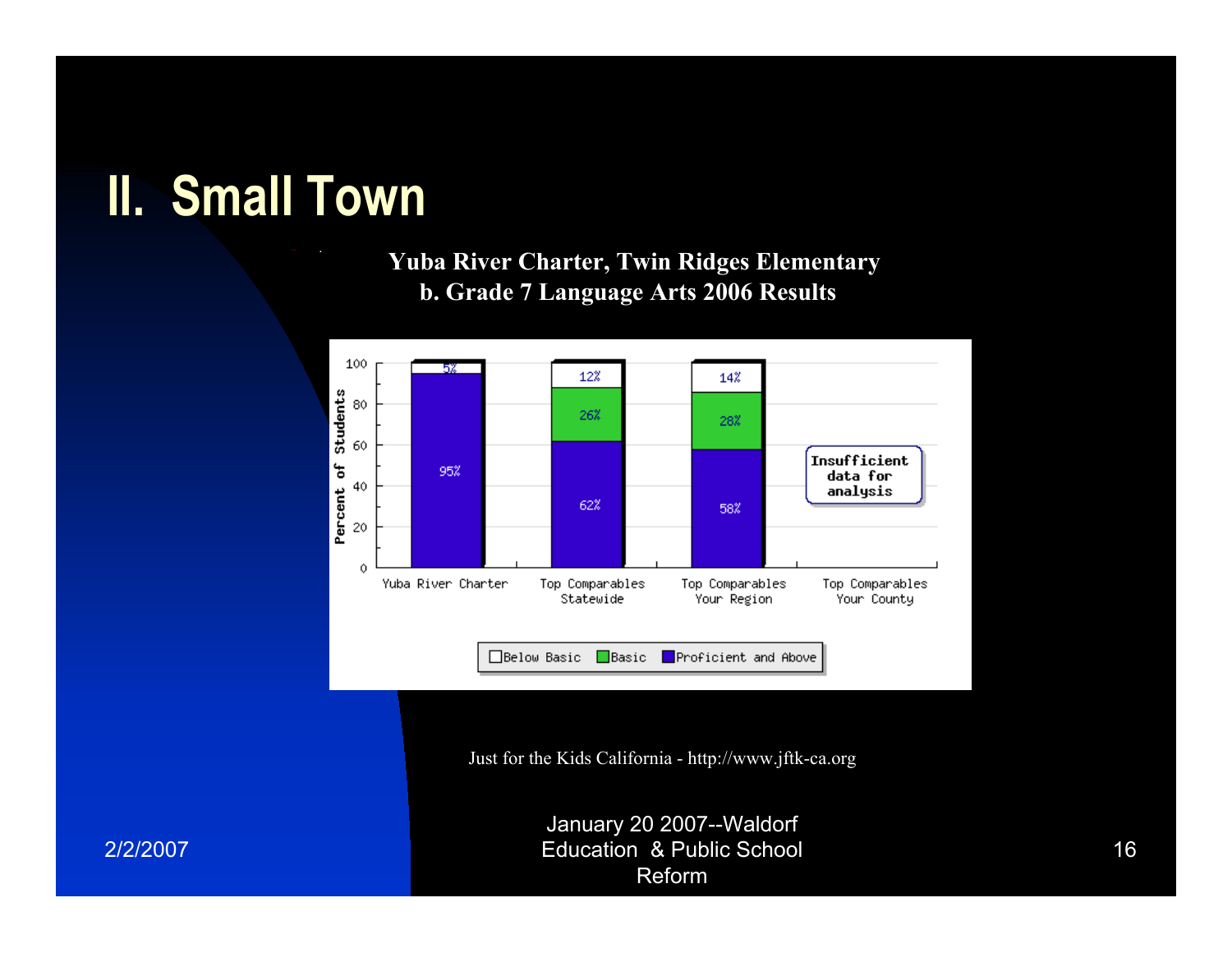### **II. Small Town**

**Yuba River Charter, Twin Ridges Elementary** c. Grade 2 Mathematics 2006 Results



Just for the Kids California - http://www.jftk-ca.org

January 20 2007--Waldorf **Education & Public School** Reform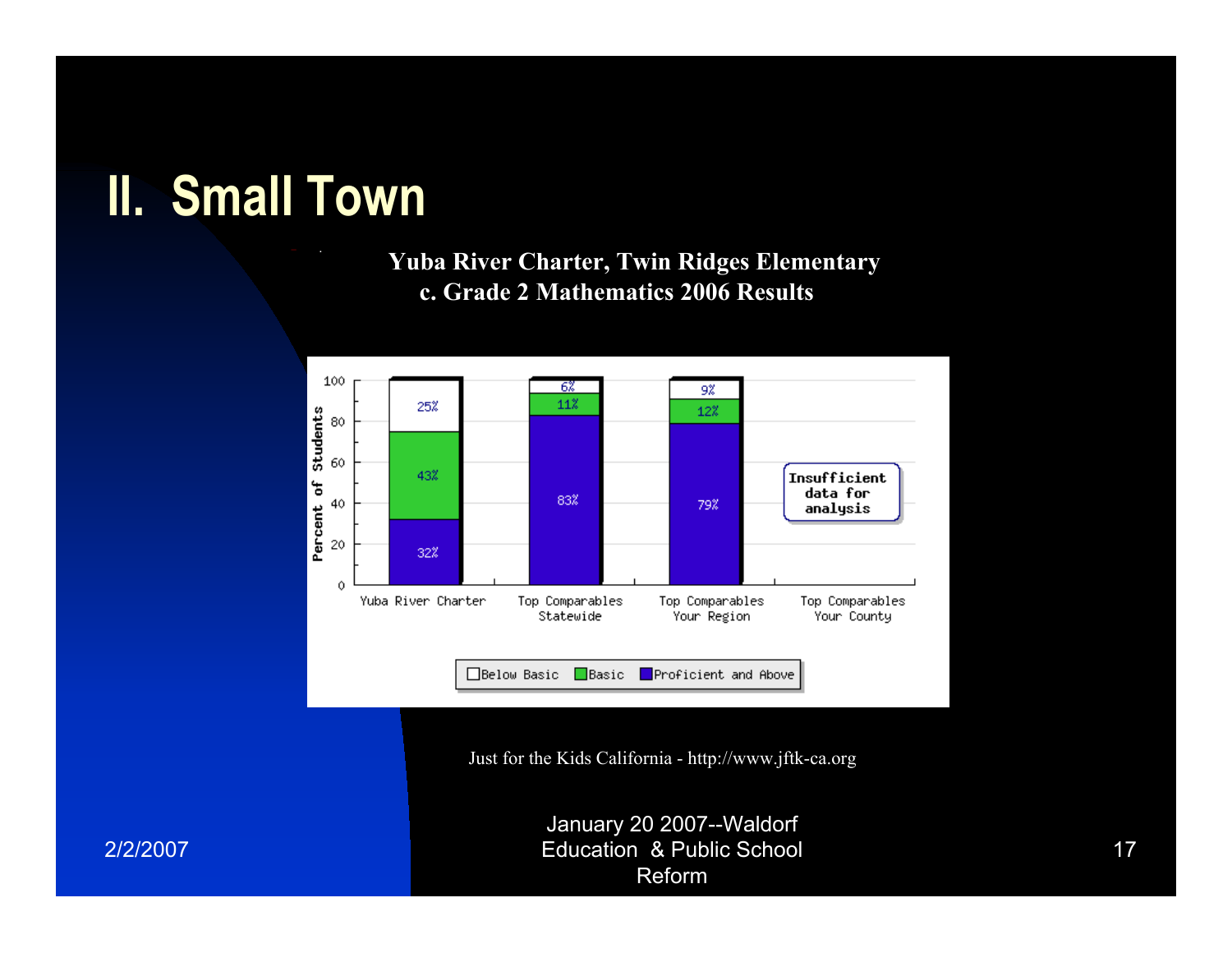### **II. Small Town**

#### **Yuba River Charter, Twin Ridges Elementary** d. Grade 7 Mathematics 2006 Results



Just for the Kids California - http://www.jftk-ca.org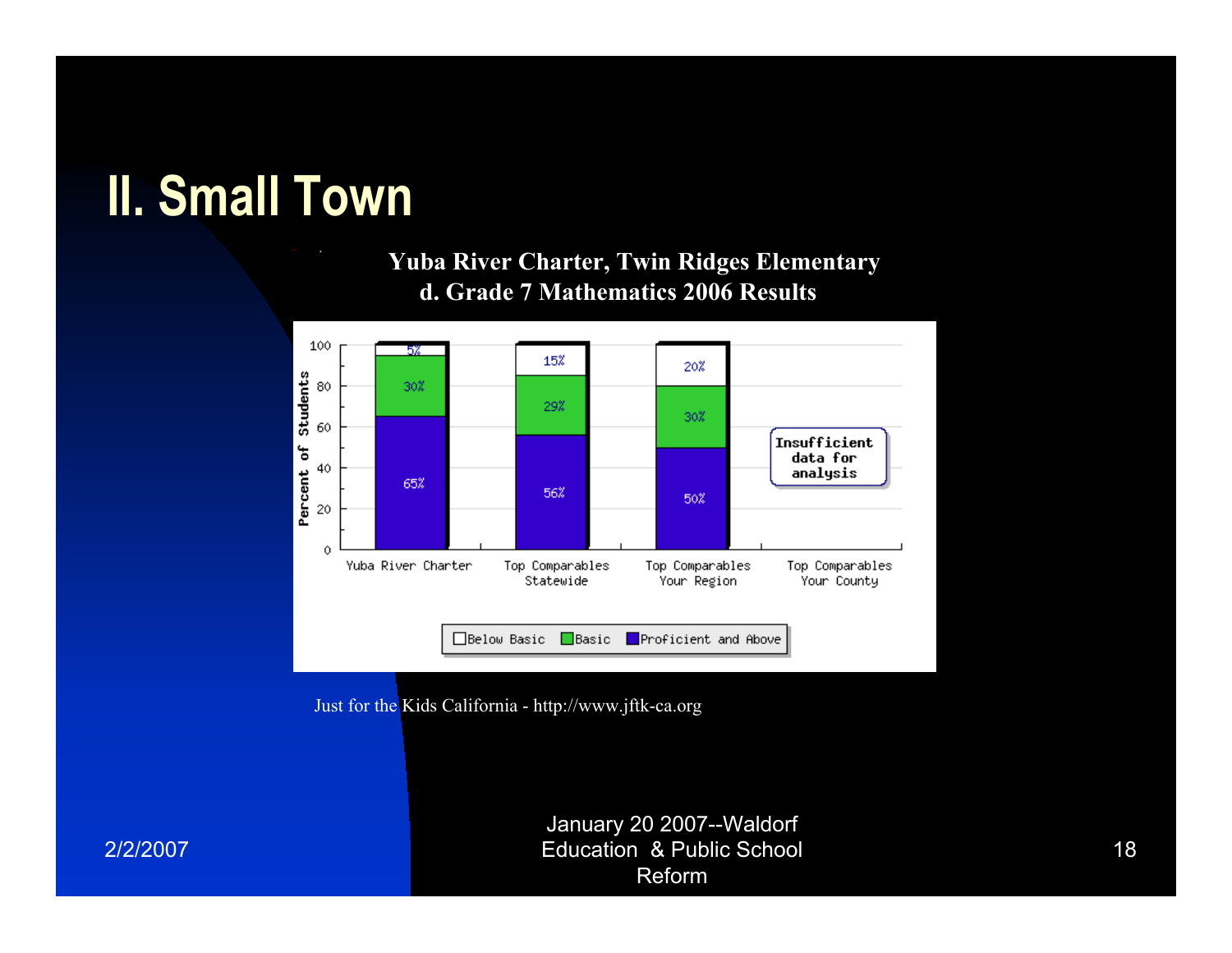# Urban Fringe Large City:<br>Novato Charter,<br>Novato Unified School District

**Novato Charter, Novato Unified** a. Grade 2 Language Arts 2006 Result



Just for the Kids California - http://www.jftk-ca.org

Hispanic: 5%

2/2/2007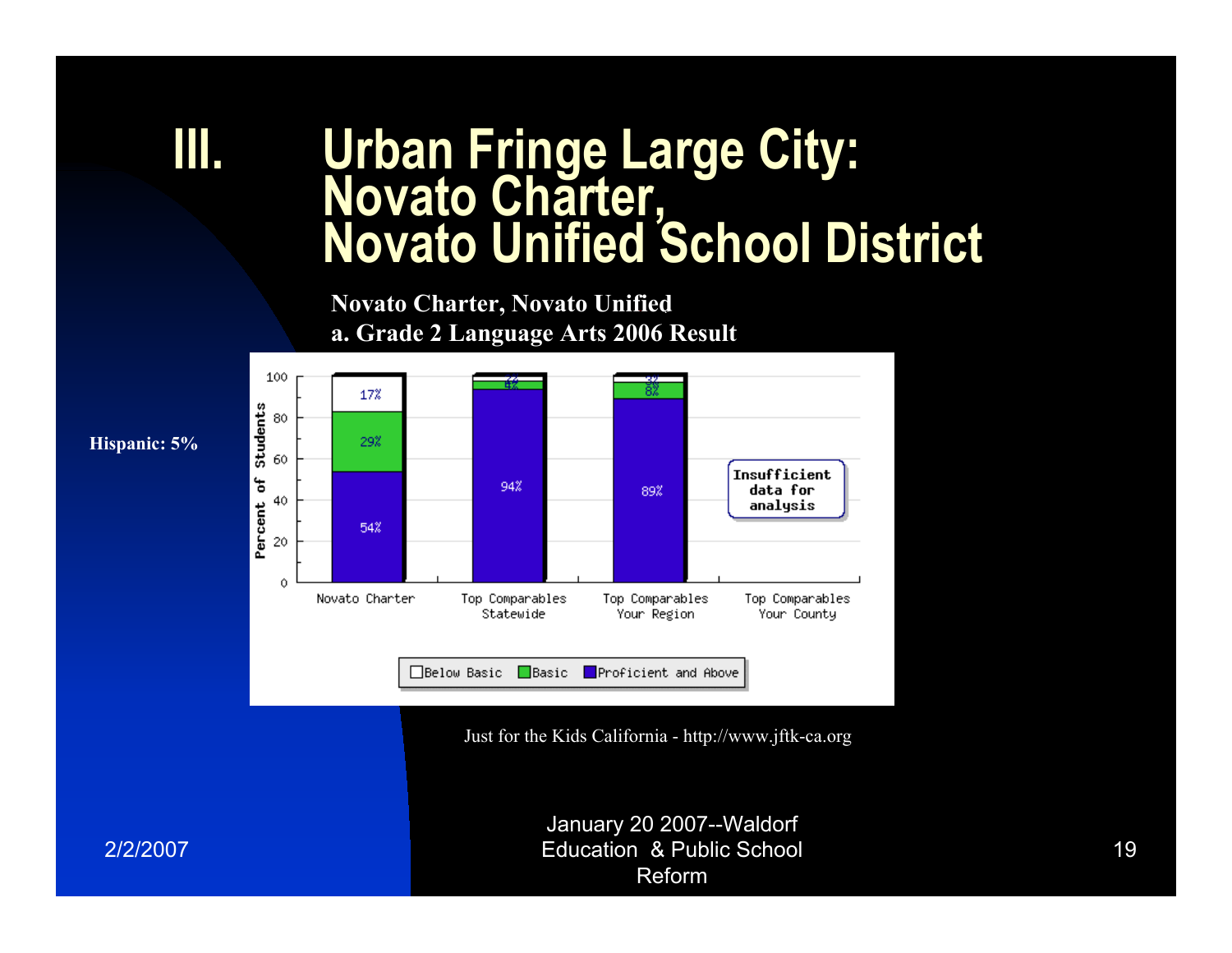# III Urban Fringe, Large City

**Novato Charter, Novato Unified b.Grade 8 Language Arts 2006 Result** 



2/2/2007

**Education & Public School** Reform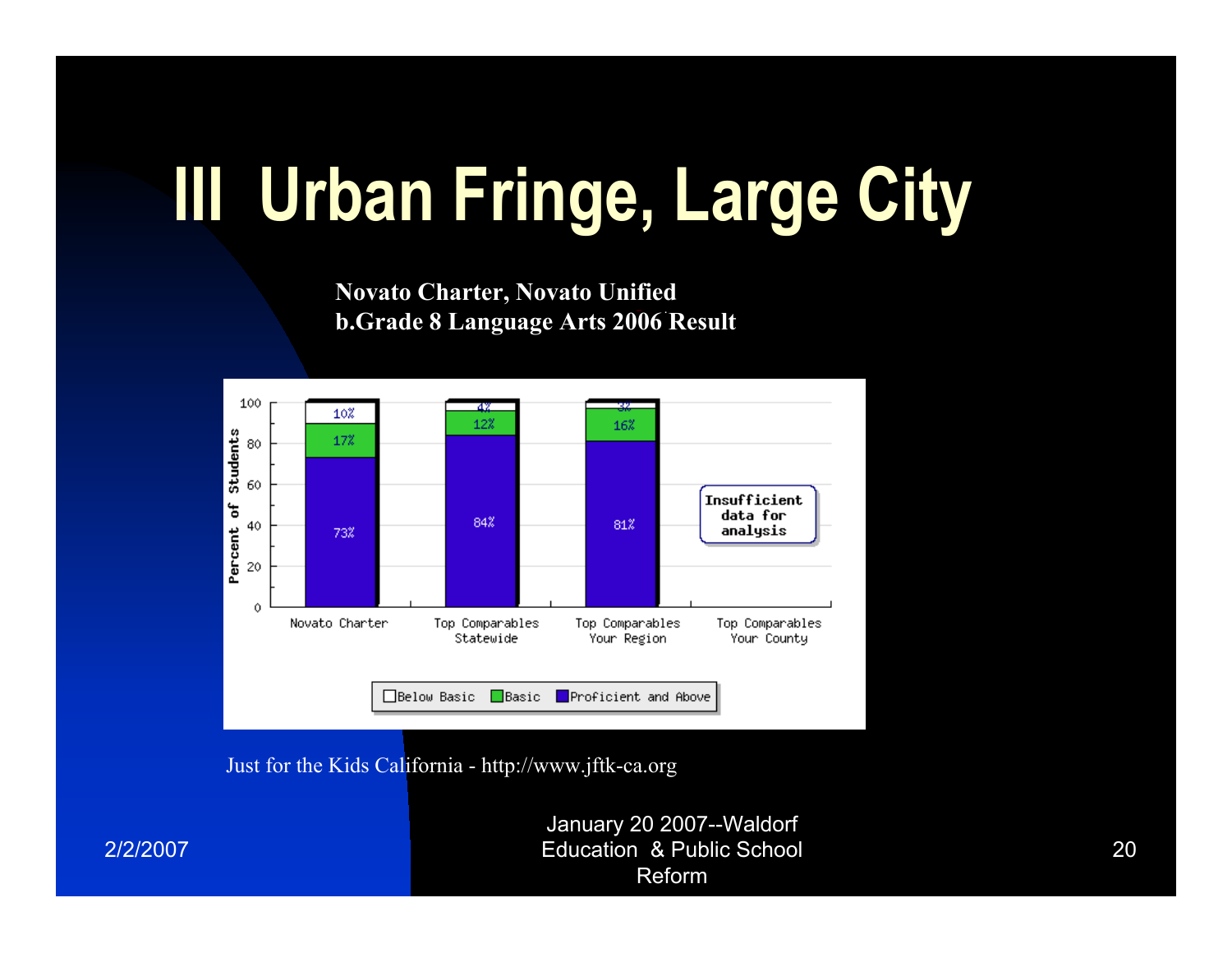# III. Urban Fringe, Large City

**Novato Charter, Novato Unified** c. Grade 2 Mathematics 2006 Result



Just for the Kids California - http://www.jftk-ca.org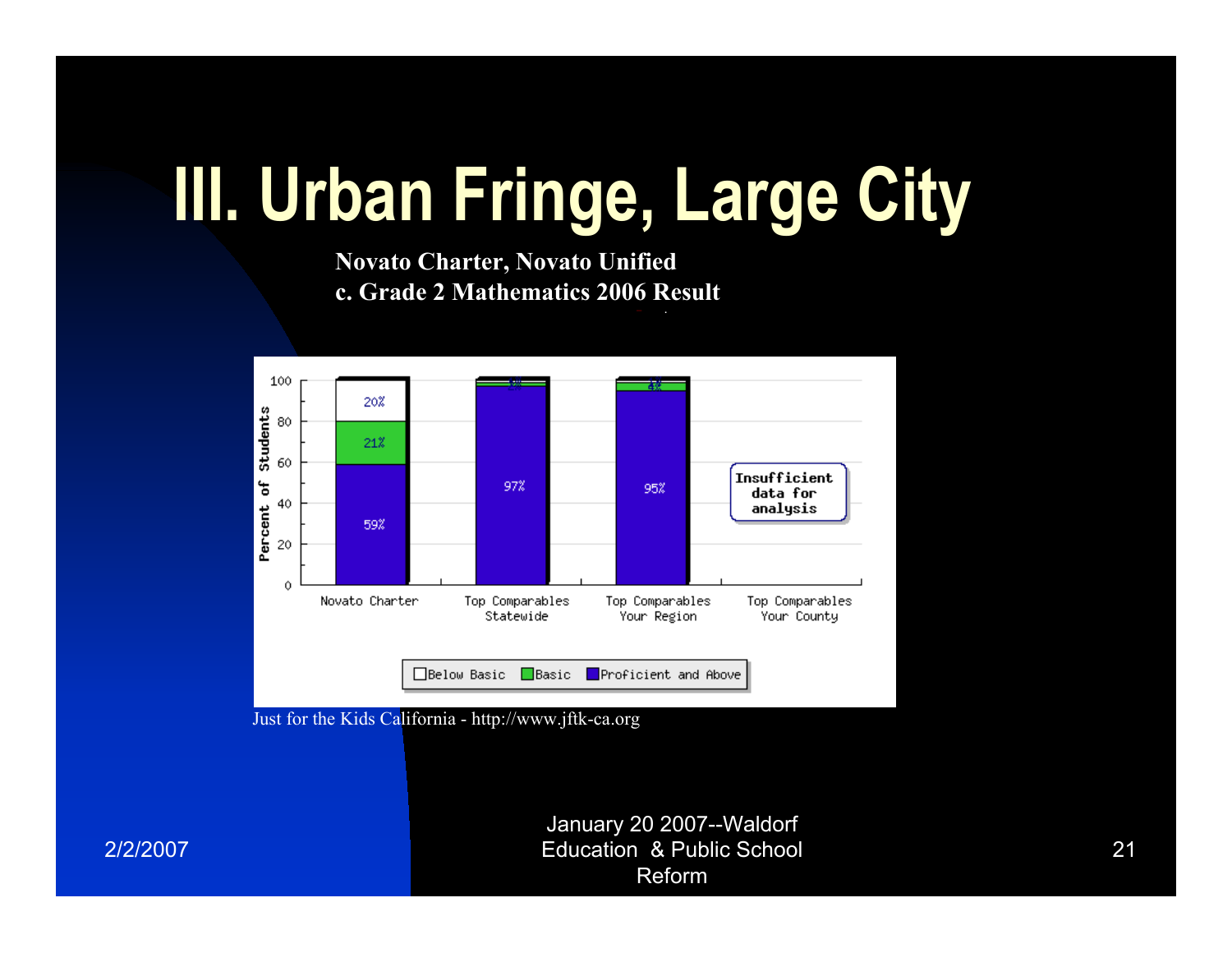# III. Urban Fringe Large City

**Novato Charter, Novato Unified** d. Grade 8 Mathematics 2006 Result



Just for the Kids California - http://www.jftk-ca.org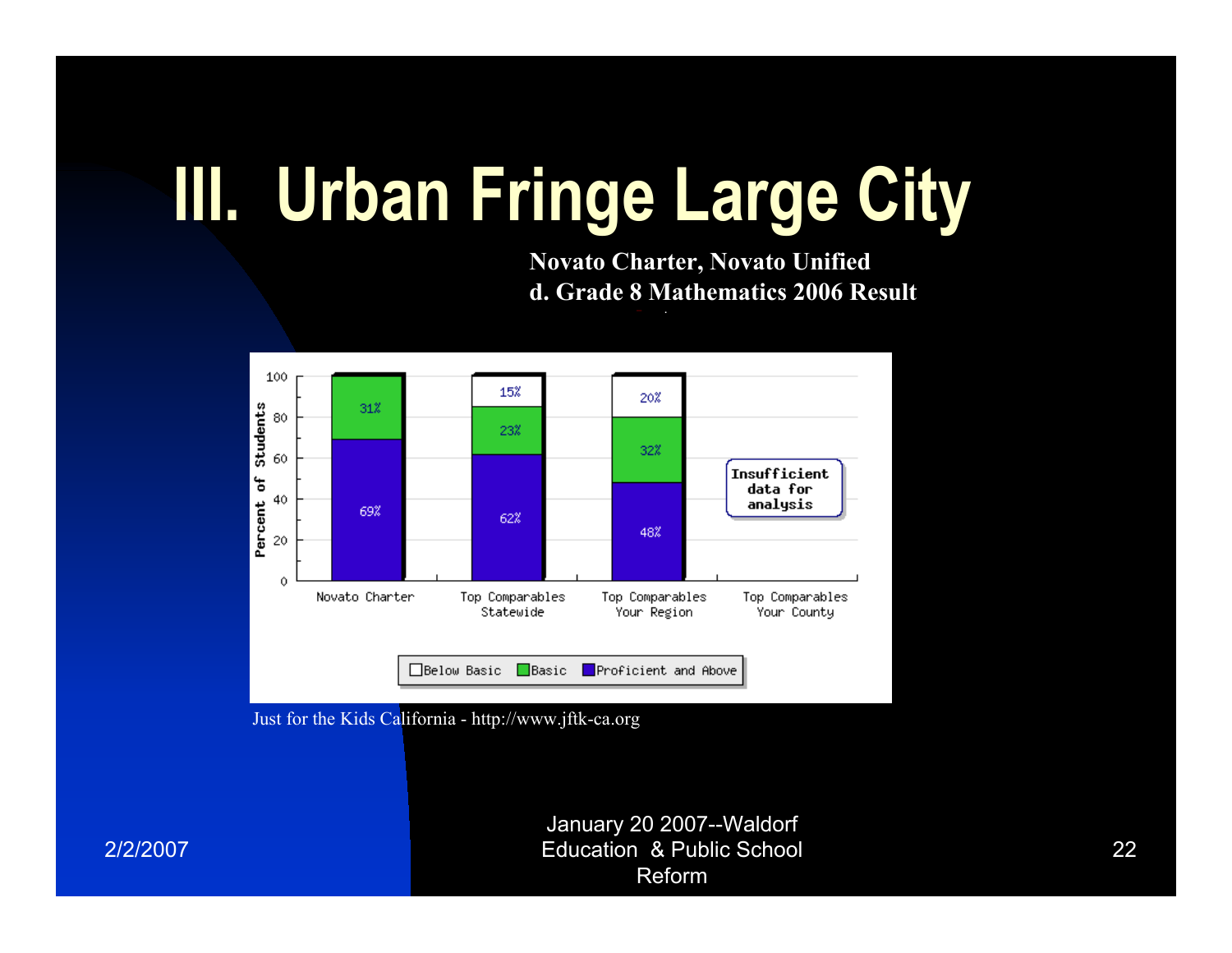## Urban Fringe, Mid-Size City:<br>Woodland Start Charter,<br>Sanoma Valley Unified IV.

4. a Woodland Star Charter, Sonoma Valley Unified **Grade 2 Language Arts 2006 Results** 



Just for the Kids California - http://www.jftk-ca.org

Hispanic: 12%

2/2/2007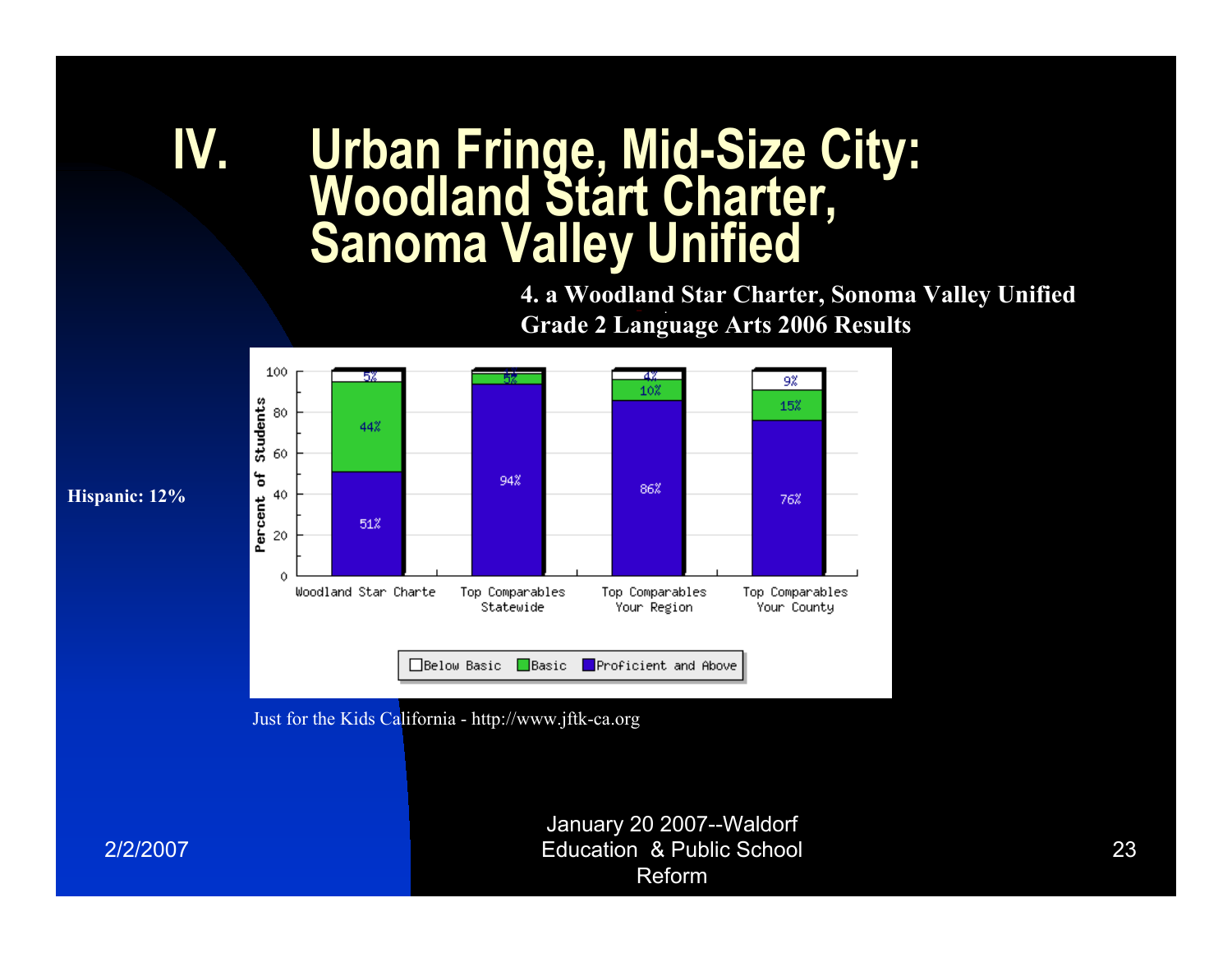# IV. Urban Fringe, Mid-Size City

**Woodland Star Charter, Sonoma Valley Unified** b. Grade 8 Language Arts 2006 Results



Just for the Kids California - http://www.jftk-ca.org

January 20 2007--Waldorf **Education & Public School** Reform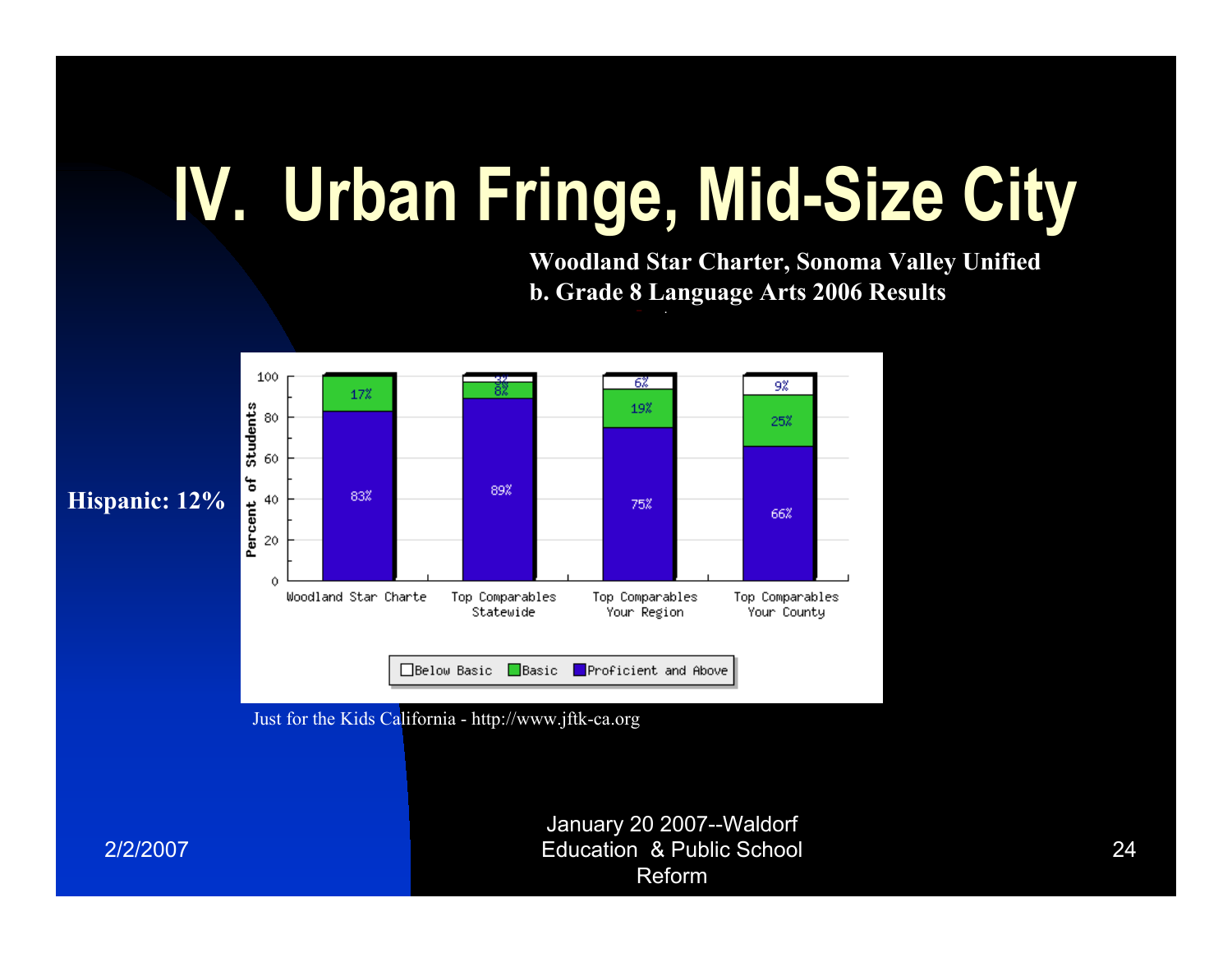# IV. Urban Fringe, Mid-Size City

**Woodland Star Charter, Sonoma Valley Unified** c. Grade 2 General Mathematics 2006 Results



Just for the Kids California - http://www.jftk-ca.org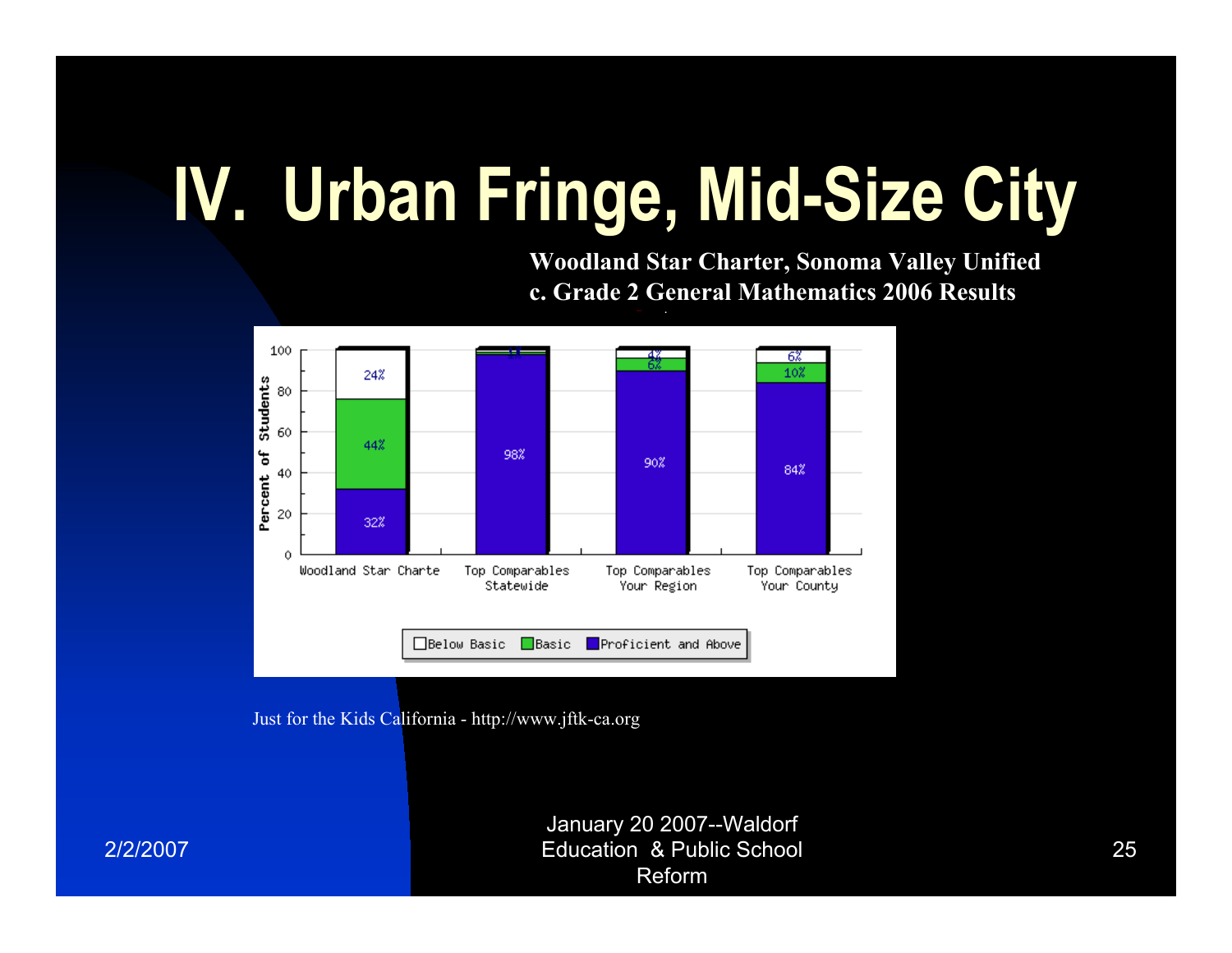# IV. Urban Fringe, Mid-Size City

**Woodland Star Charter, Sonoma Valley Unified** d. Grade 8 General Mathematics 2006 Results



Just for the Kids California - http://www.jftk-ca.org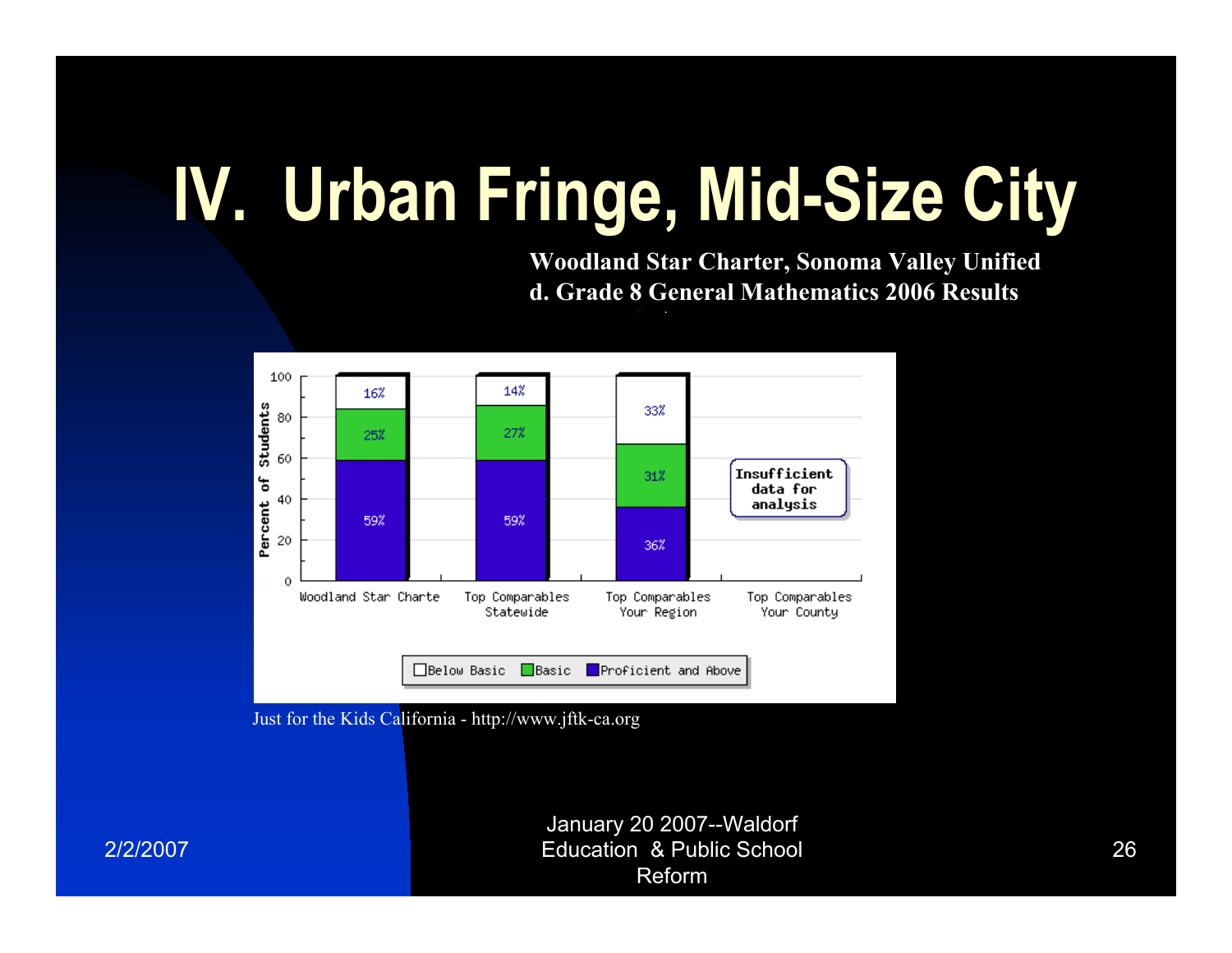# Urban Fringe, Large City:<br>Stone Bridge, Napa Valley Unified

**Stone Bridge, Napa Valley Unified** a. Grade 2 Mathematics 2006 Results

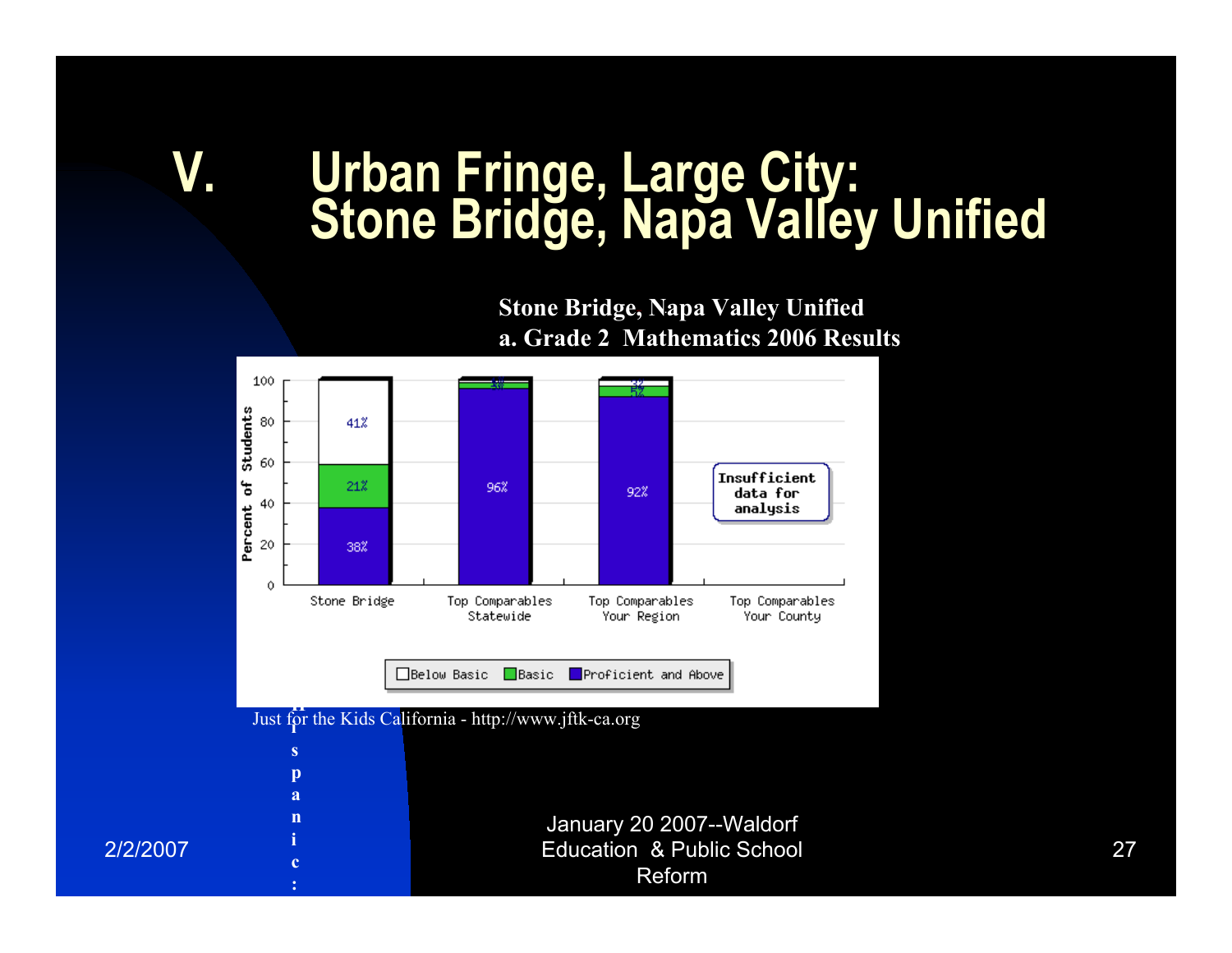## **Urban Fringe, Large City:**

**Stone Bridge, Napa Valley Unified b. Grade 8 General Mathematics 2006 Results** 

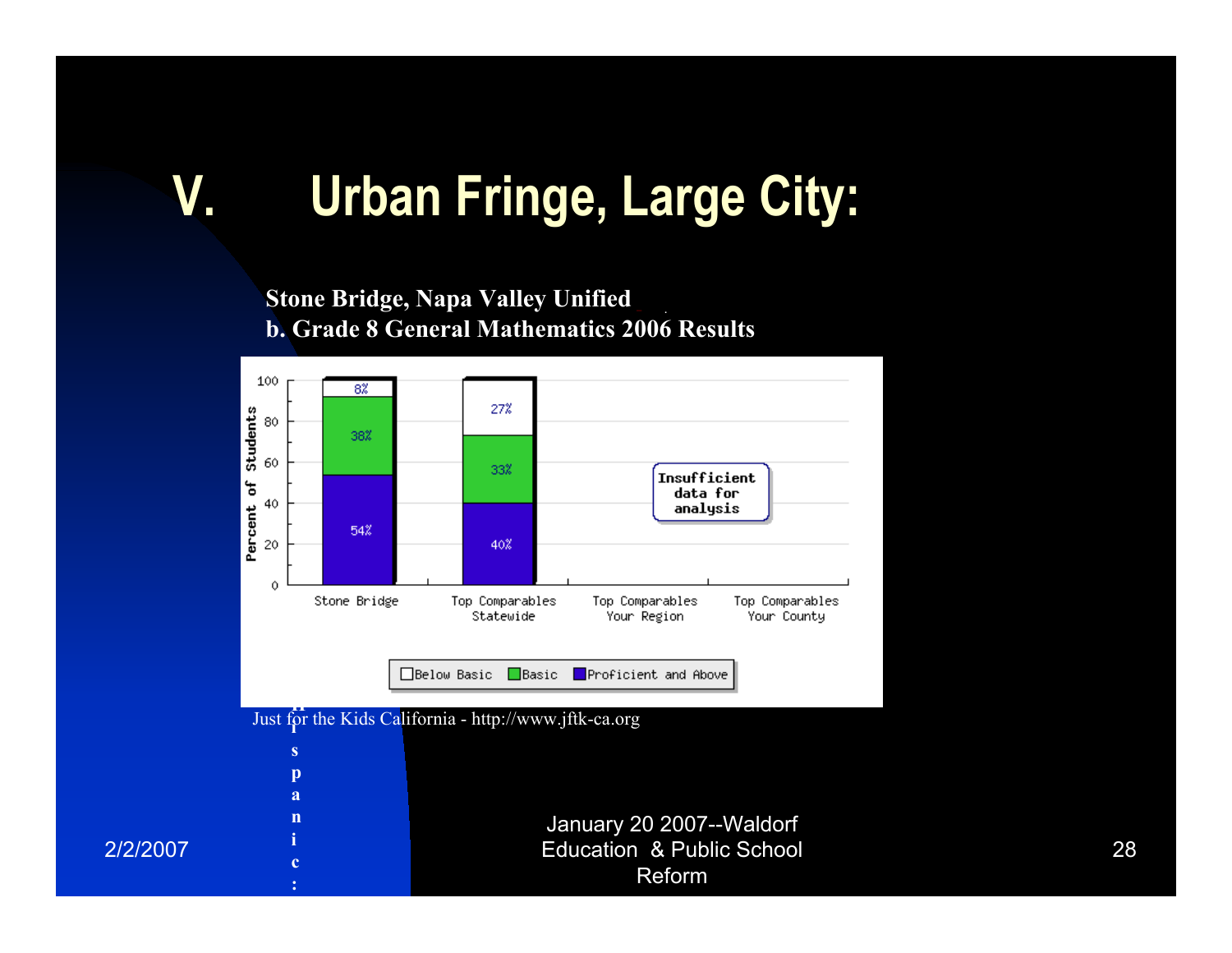## **Know Our Data The Range Of Public Waldorf Grades Meet Or Outperform Top 10 Peers<br>State:**

 $\checkmark$  Large City-John Morse **-**  $\checkmark$ Small Town Yuba River Charter **( √Urban Fringe, Large City – Novato Charter √Urban Fringe Mid Size City – Woodland Star Charter S √Urban Fringe Large City – Stone Bridge**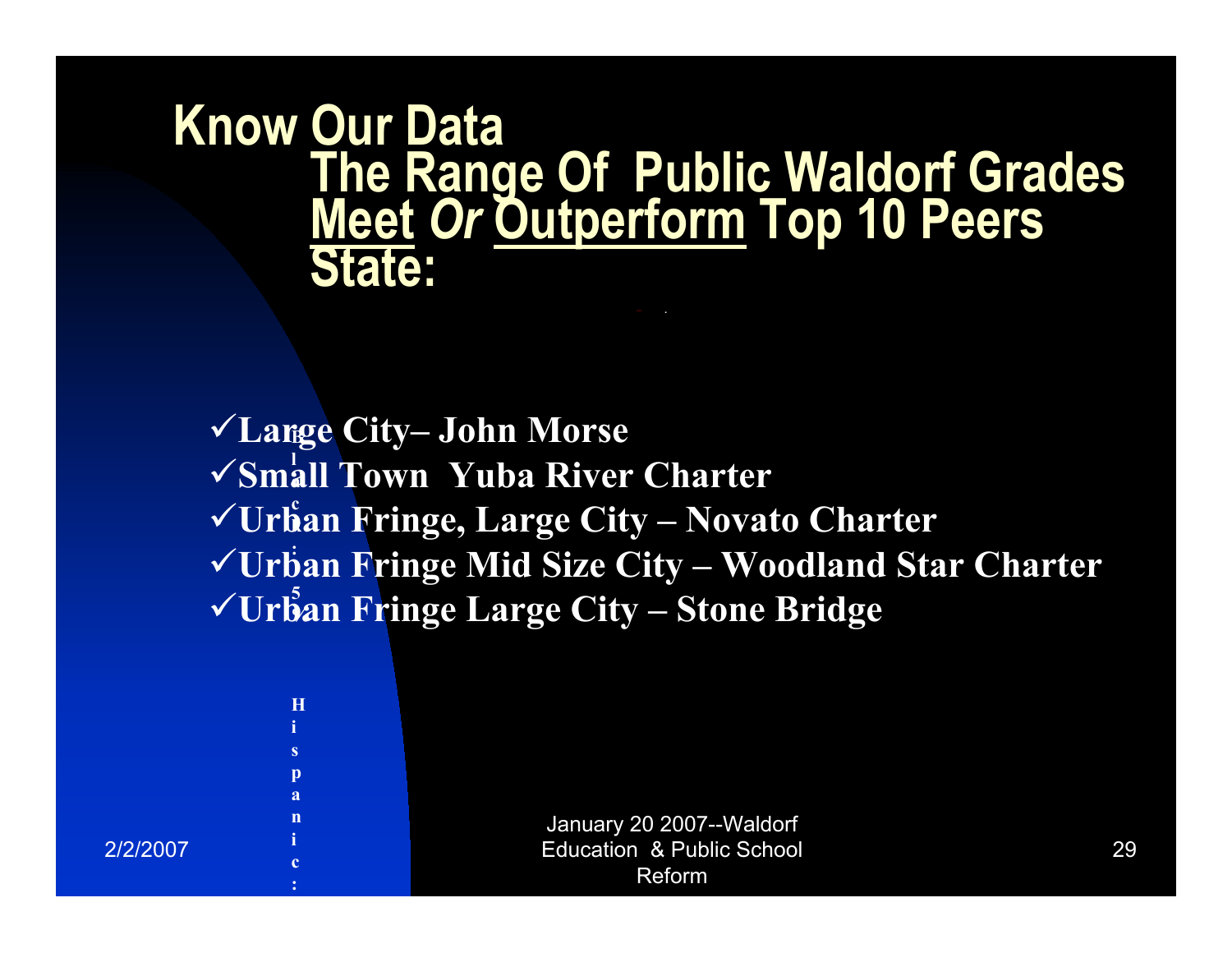# **Know Our Data** The Range Of Public Waldorf Grades<br>Meet Or Outperform Top 10 Peers<br>State:

The Question Is WHY? WHAT DID WE DO With Our Strategies TO MAKE IT SC when we did...

Block'scheduling NOT isolated classes Narrative (story telling) NOT just earnest Developmentally appropriate experiential education NOT just pure theory Teachers looping<br>Time for play, festival de la propresent and the school work 2/2/2007 Reform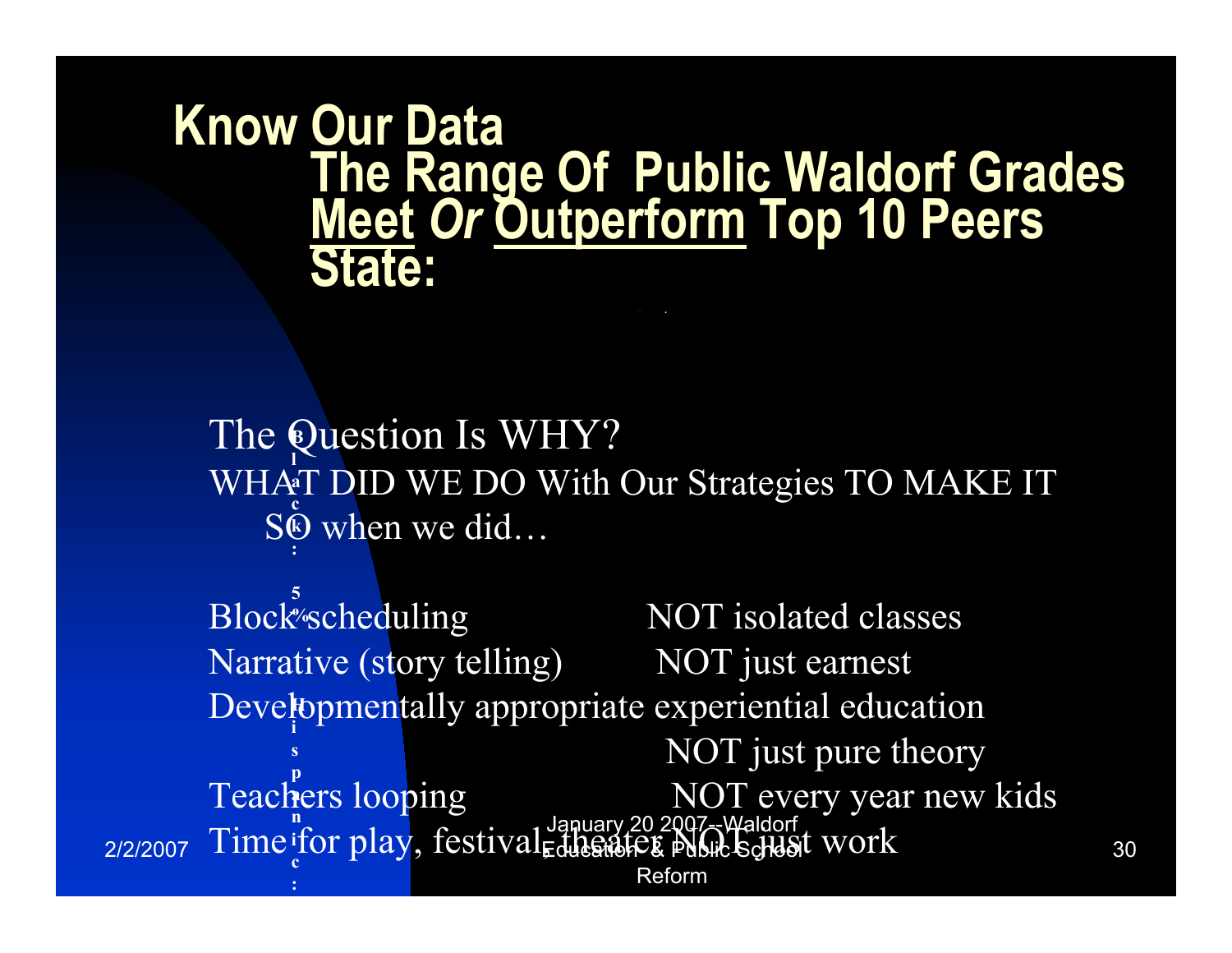### What Matters Most: The Long View<br>No Child Left Behind, Phase II MU

### NewBInsights After 5 Years Of No Child Left Behind  $2001 - 2007$

2/2/2007

 $\overline{5}$  $\frac{0}{0}$ 

H

 $\mathbf{s}$  $\mathbf{D}$  $\overline{a}$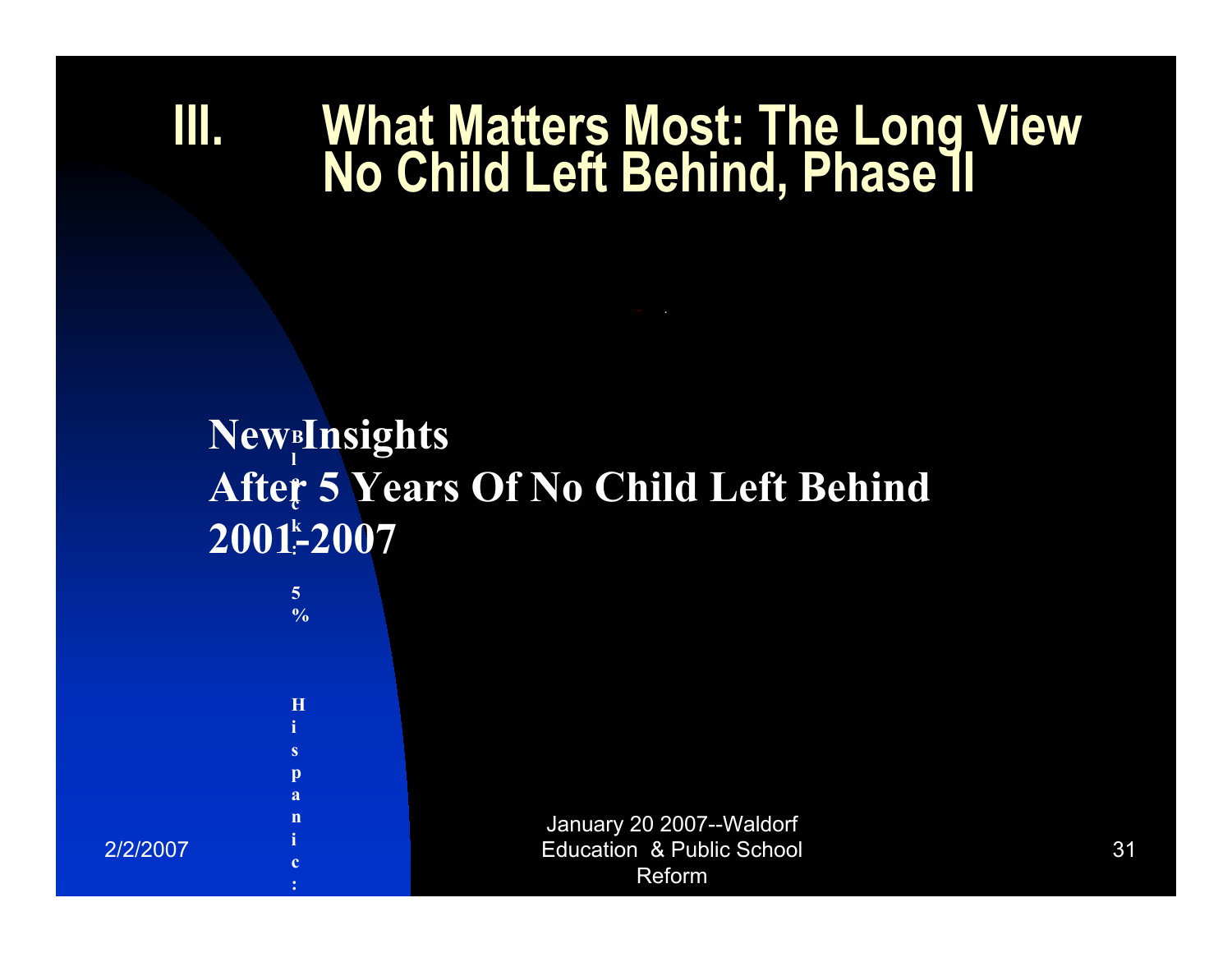## **What Has Changed? Voices From Bill Gates**

 $\Box$  **What Matters Most - For Life AFTER** School

#### $\triangleright$  **Rigor:**

making sure all students are given challenging curriculum that prepares them for college & work

#### % **>%8%?".3%**

making sure kids have courses and projects that clearly relate to their lives and their goals

#### $\triangleright$  **Relationships**

making sure kids have a number of adults who know them, look ut for them, and push them to achieve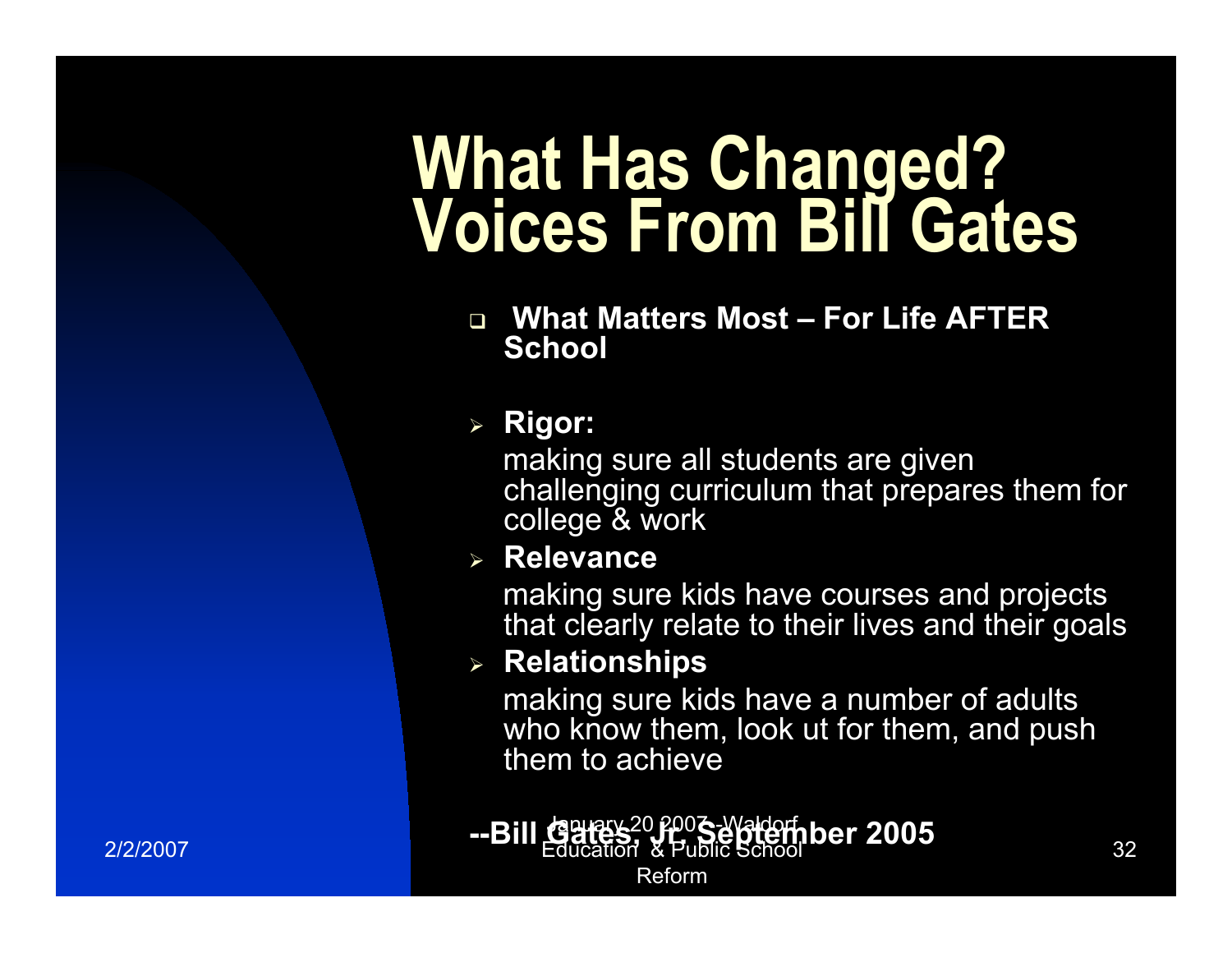# Common Challenge:<br>Lack of Rigor

► "Teachers who'd come to me even when I was making straight A's and ask, when are you going to start applying yourself?

--Bill Gates, Jr, September 2005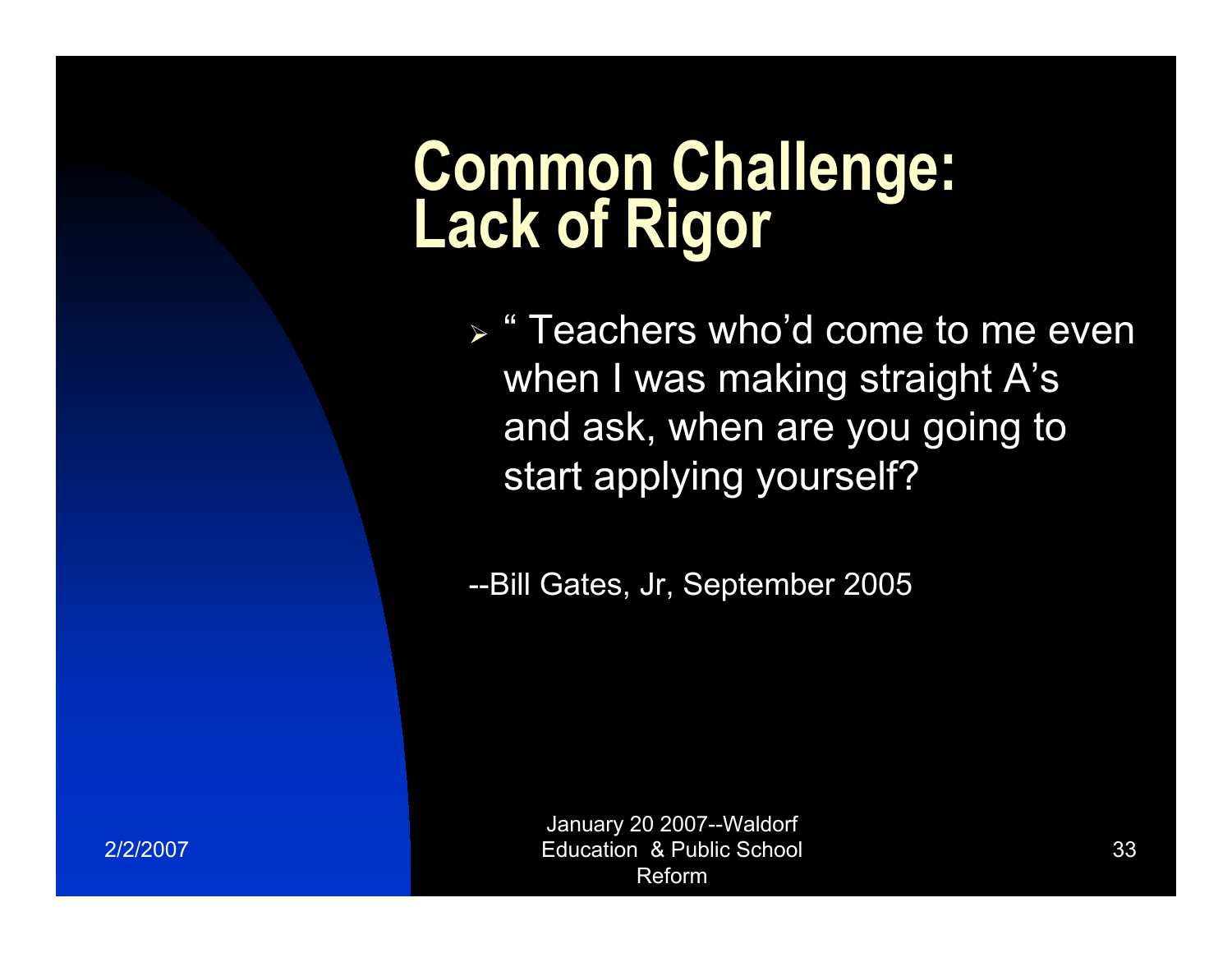## **Common Focus: Need For Relevance**

 $\triangleright$  "I got to apply what I learned outside of class...for me the most powerful was my learning of the computer... I got to make the school's schedule with my computer. That got me friends. Then I got to build the most powerful computer company on the globe... What I learned was relevant. "

-- Bill Gates, Jr, September 2005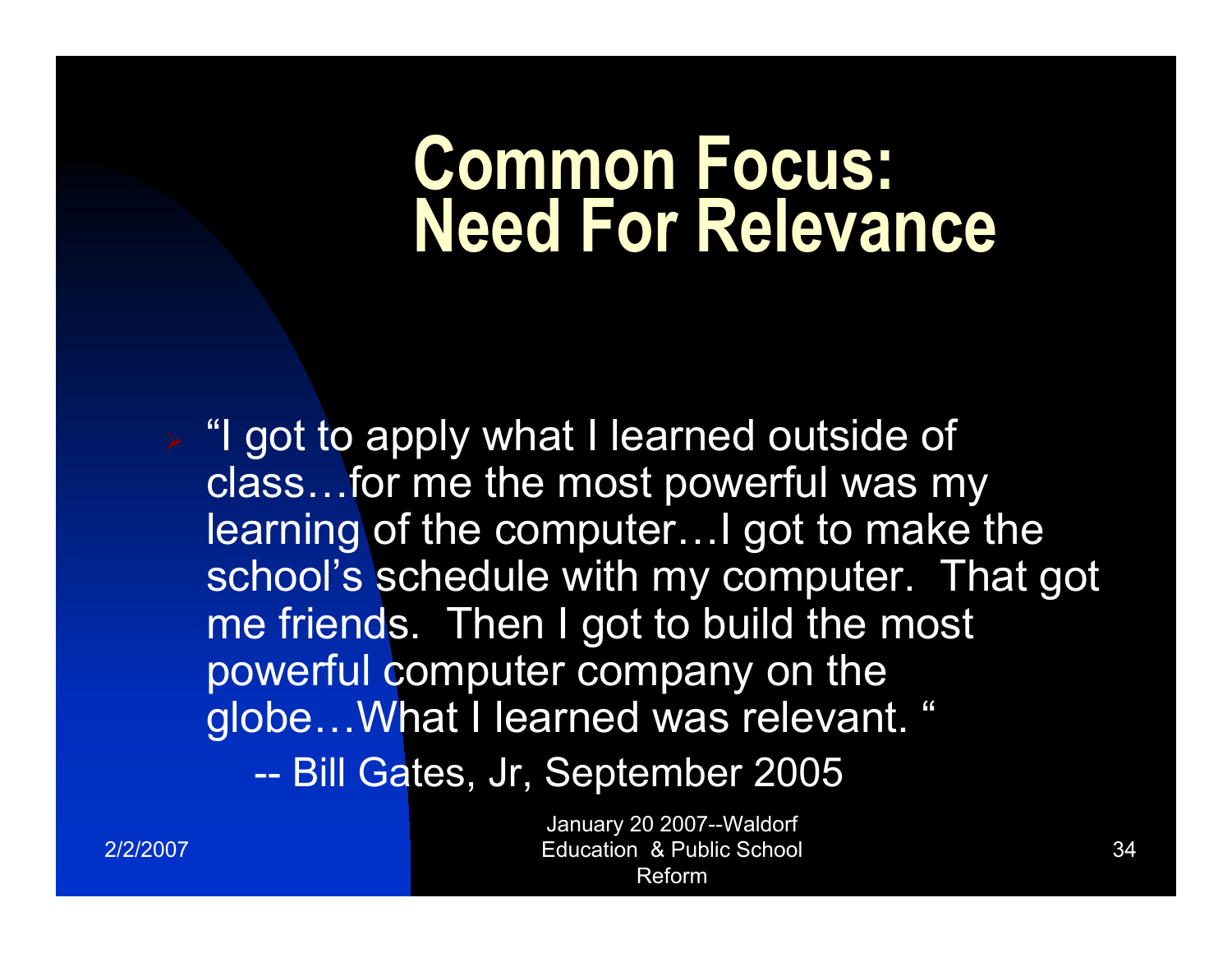## **Common Goal: Relationship For Strong Action**

> "My classes were small...you got to know your teachers, they got to know you. The relationship that came from that really made a difference..."

**Bill Gates, Jr. September 2005**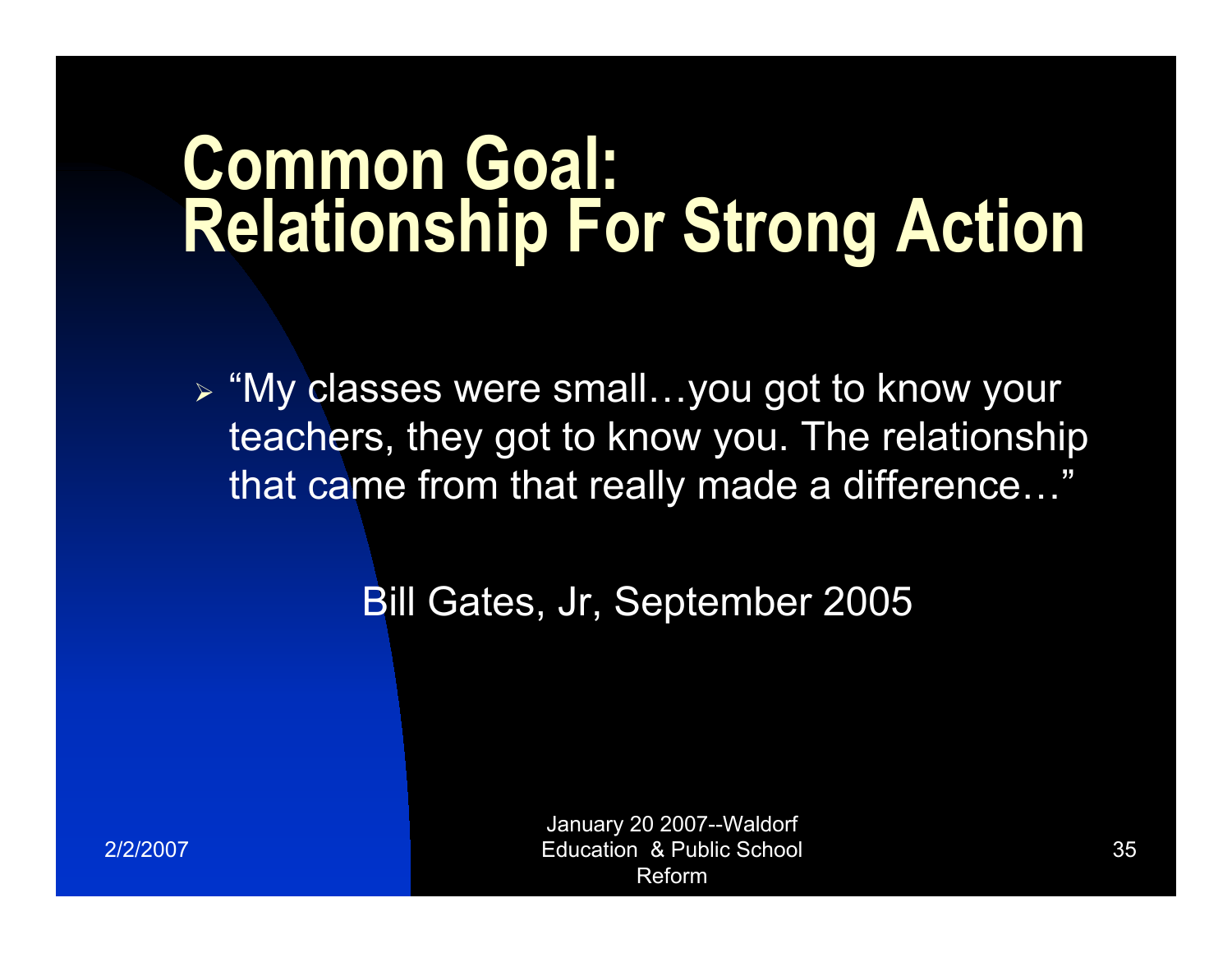# What Matters Most: The Long<br>View HOW HAVE WE DONE?

## **Know Our Data**

### **1943-2005 Survey Data From 500 Graduates**

--Waldorf Research Institute 2007

2/2/2007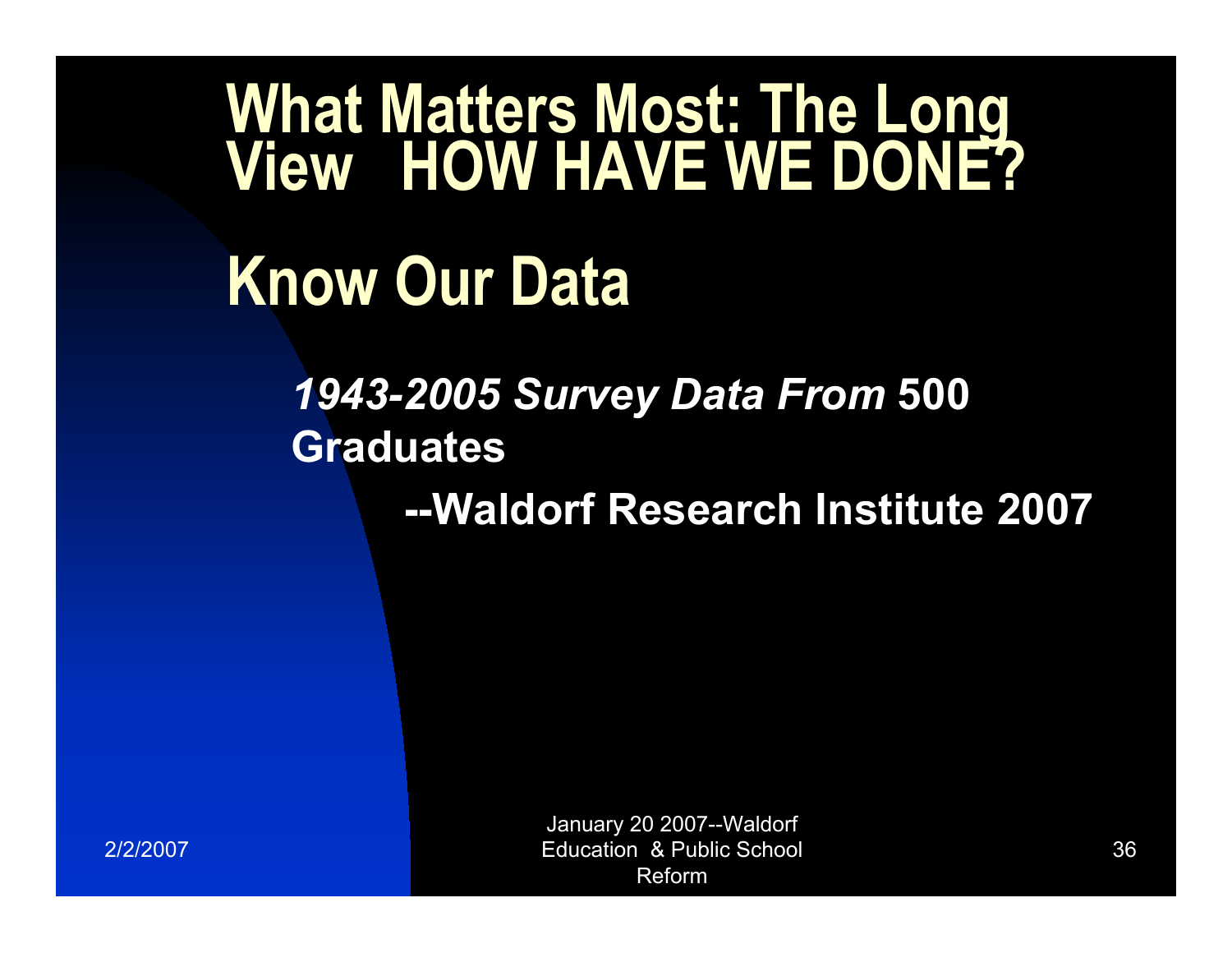Rigor: For Life Long Learning: Love (a)



**Education & Public School** Reform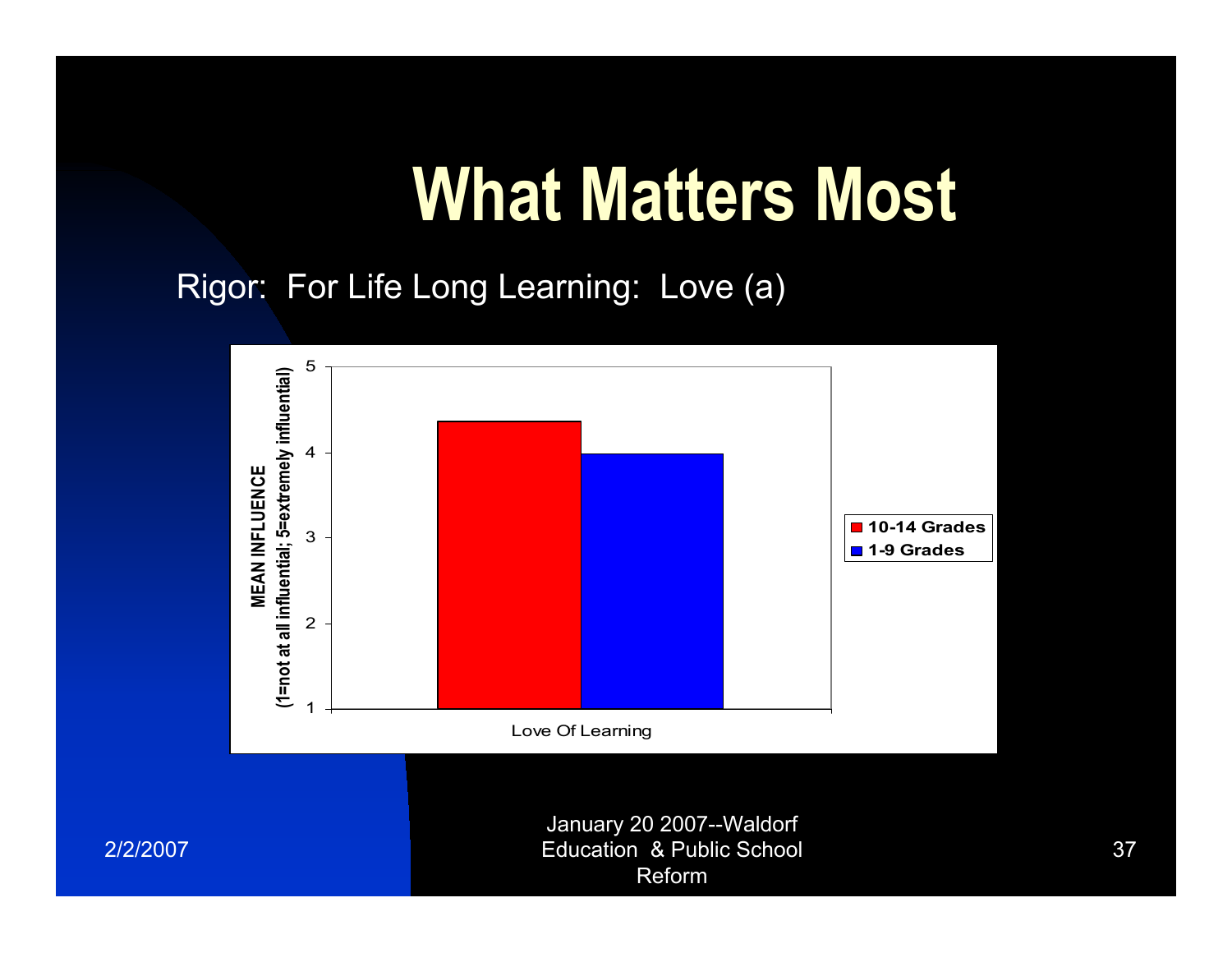# What Matters Most: The Long<br>View HOW HAVE WE DONE?

## **Know Our Data**

1943-2005 Survey Data From 500 **Graduates** 

> **Thinking Exercise: Would Waldorf Grad Prefer Reading Good Book Or Watching TV...**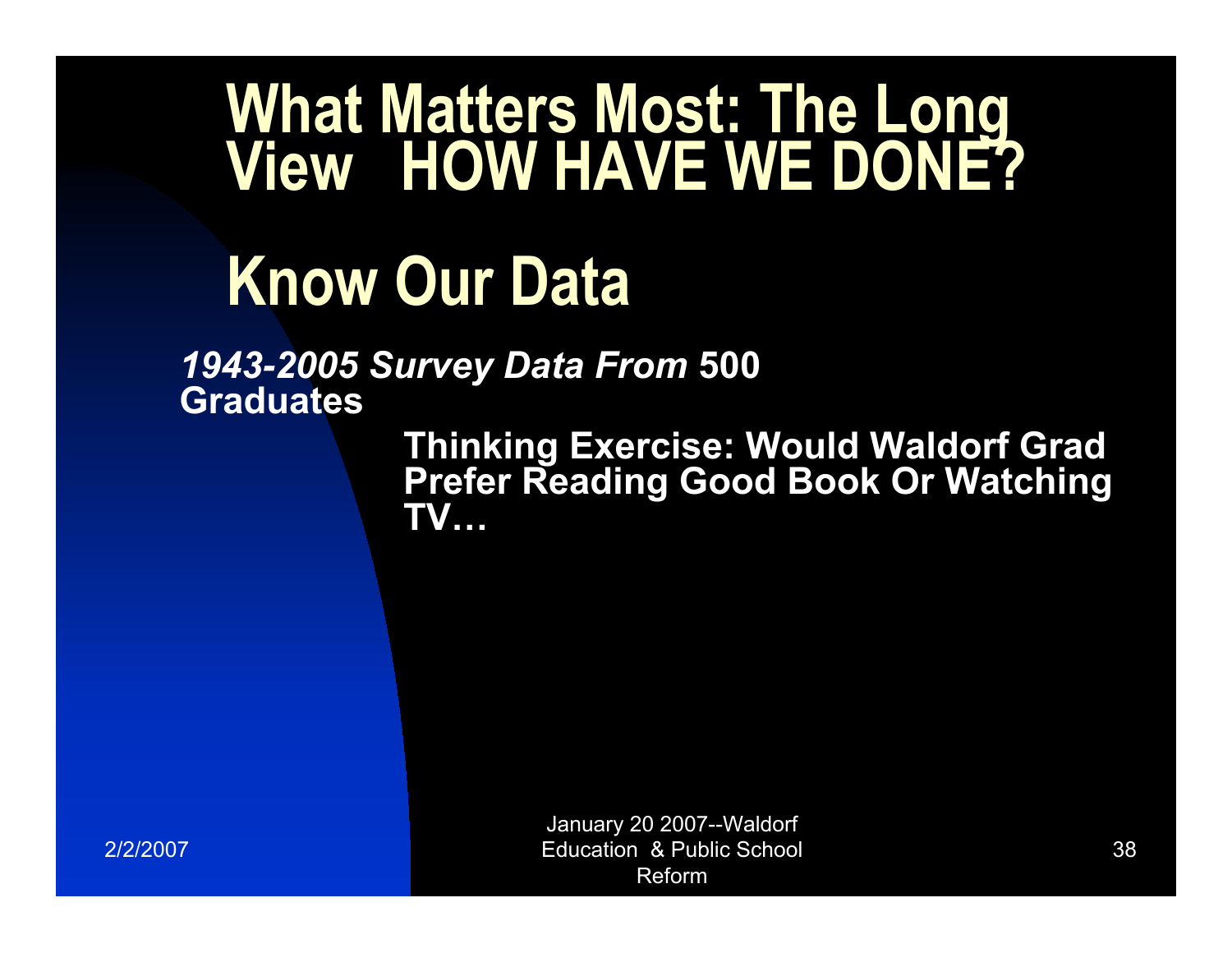Rigor: Life Long Learning: Engagement Learning(b)

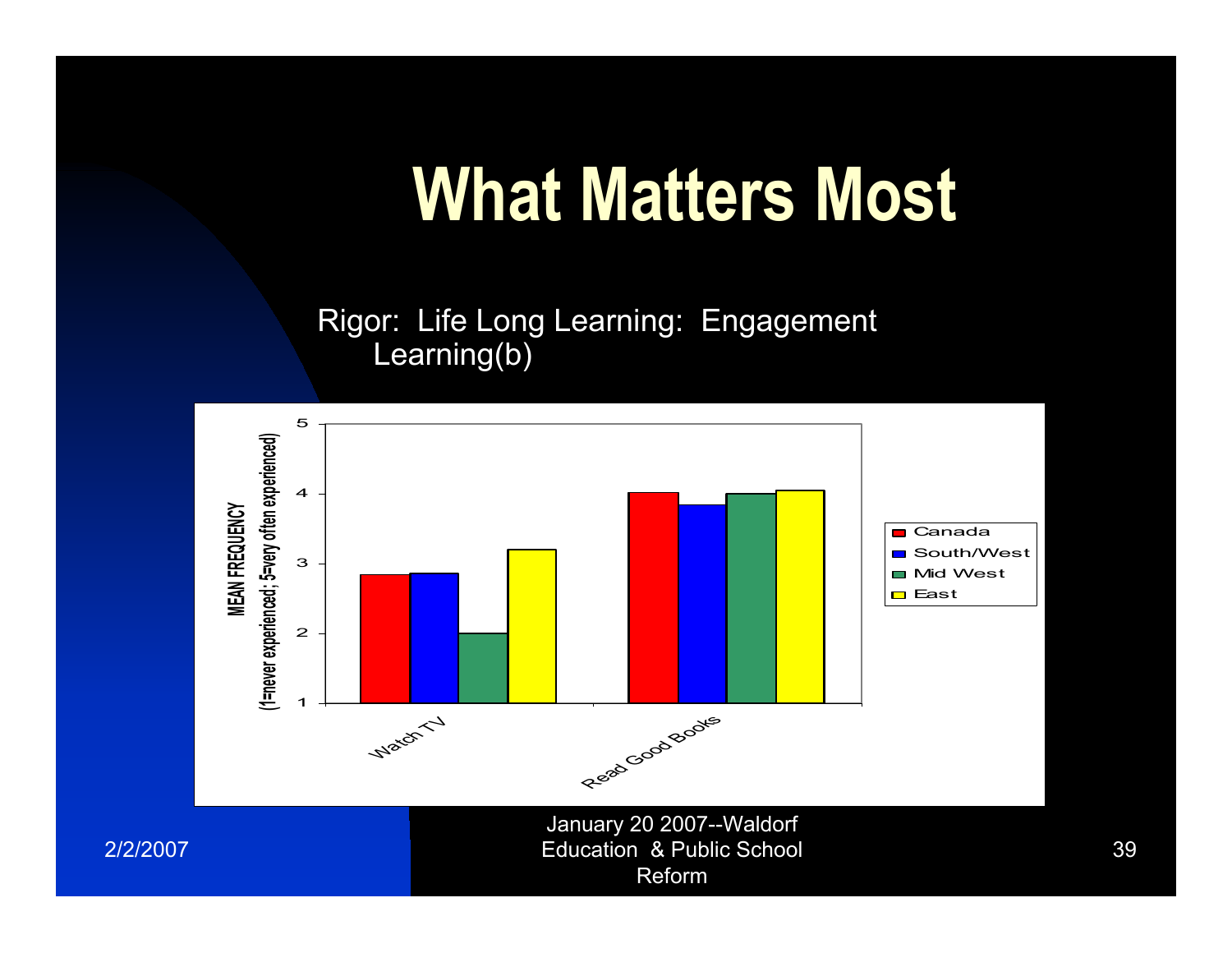Rigor: Life Long Learning, Global (c)

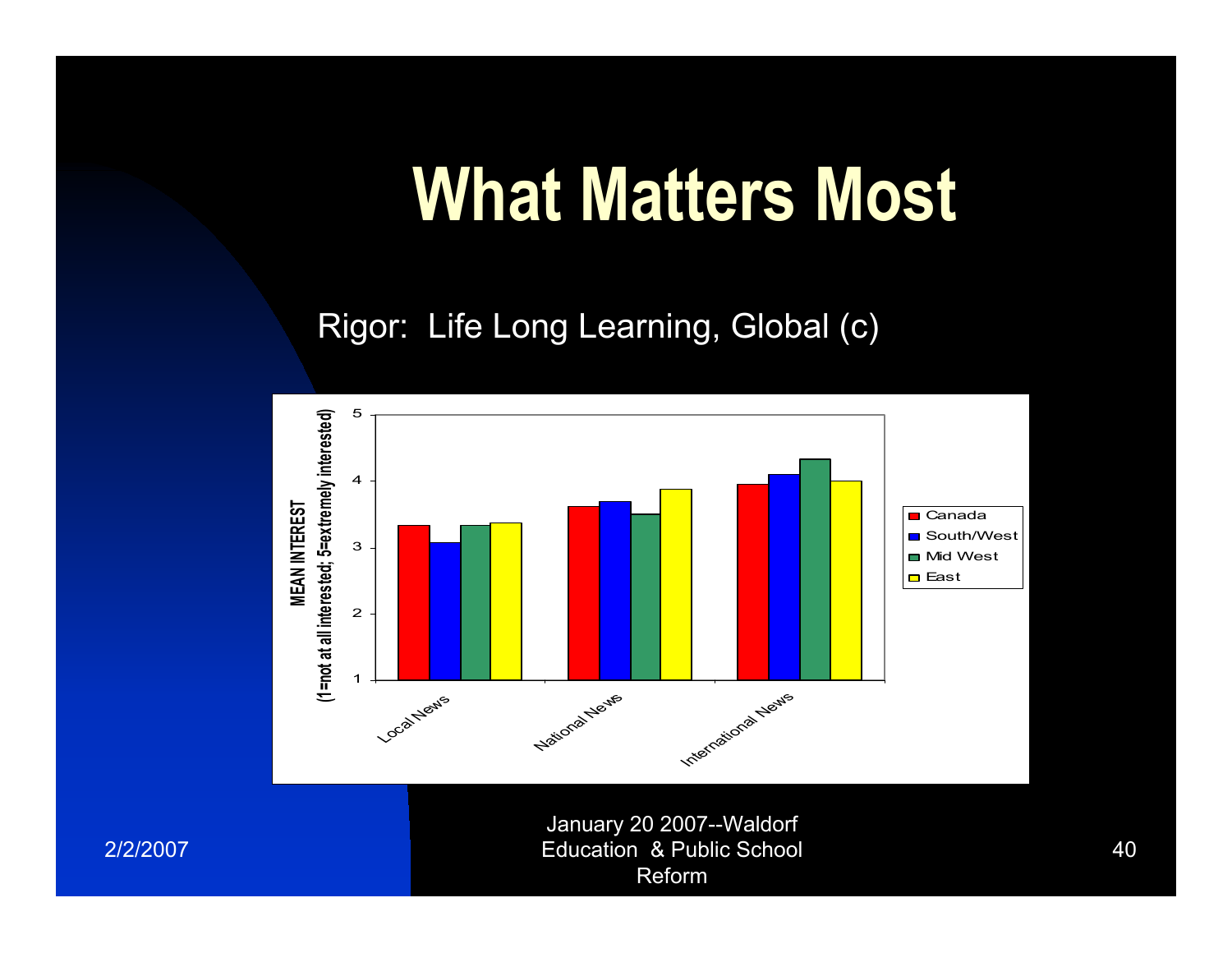#### ◆ Relevance: Social Intelligence (a)



2/2/2007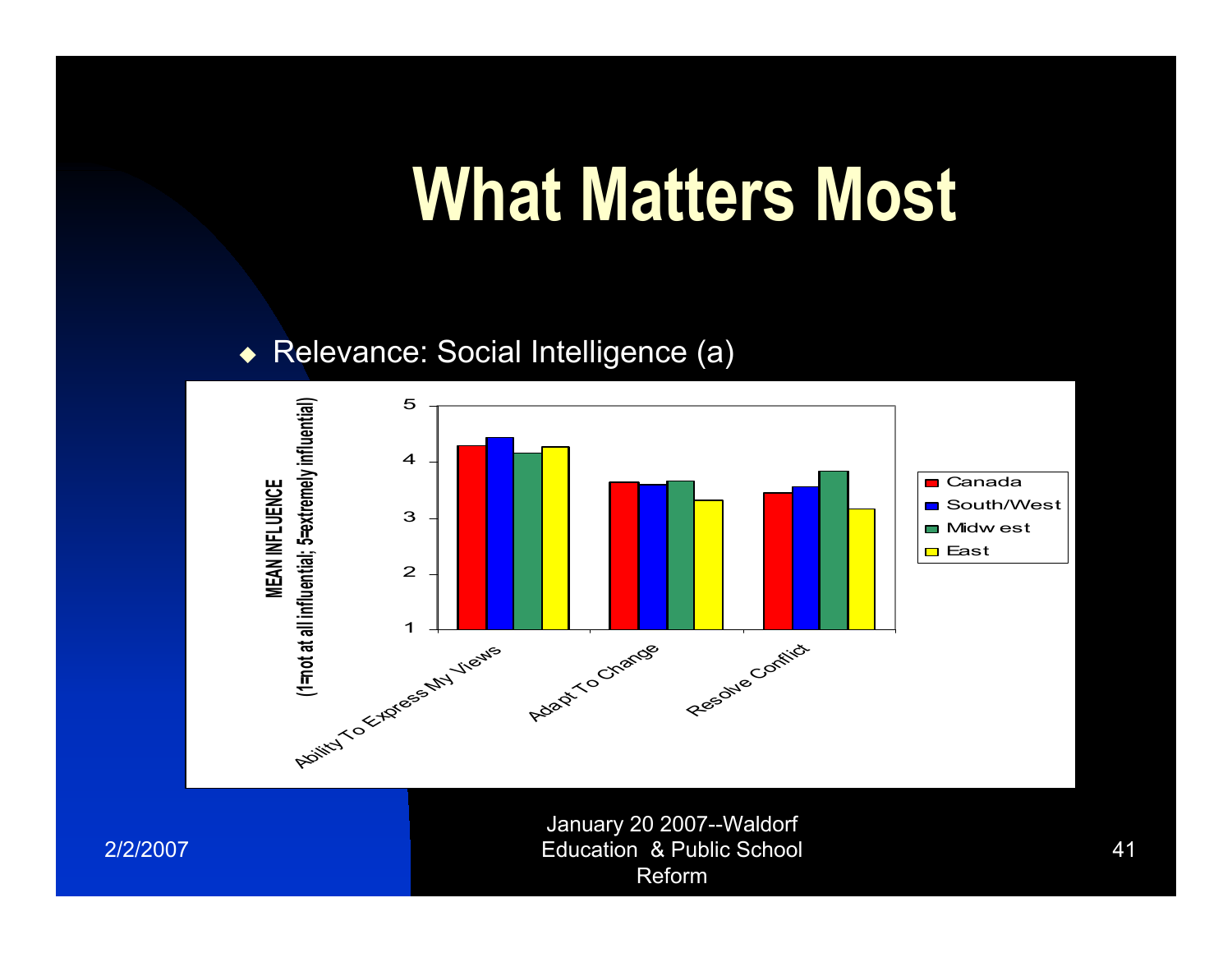#### Relevance: Global Citizenship (b)  $\blacklozenge$



2/2/2007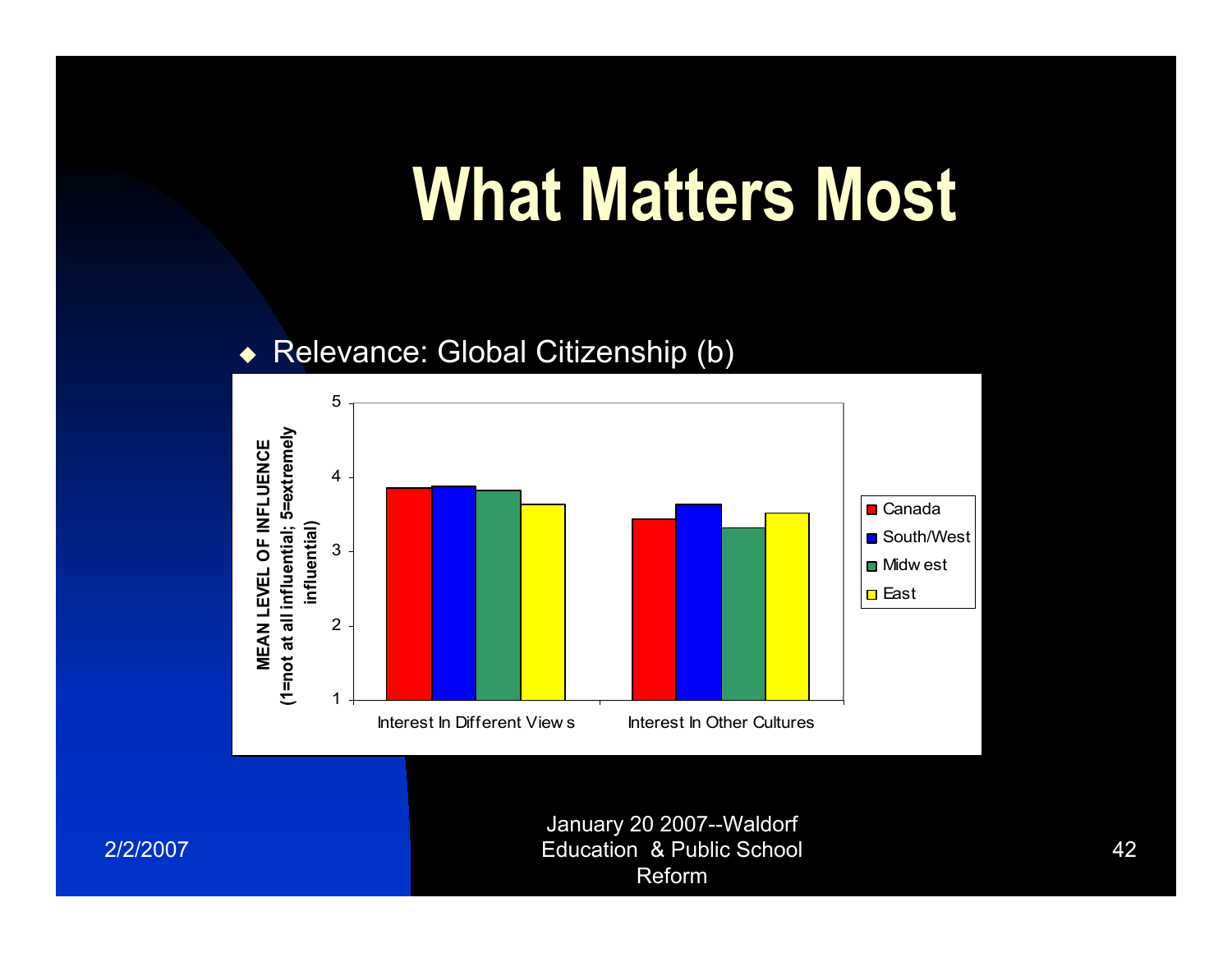#### Relevance: Internal Strength Of Will (c)  $\blacklozenge$



2/2/2007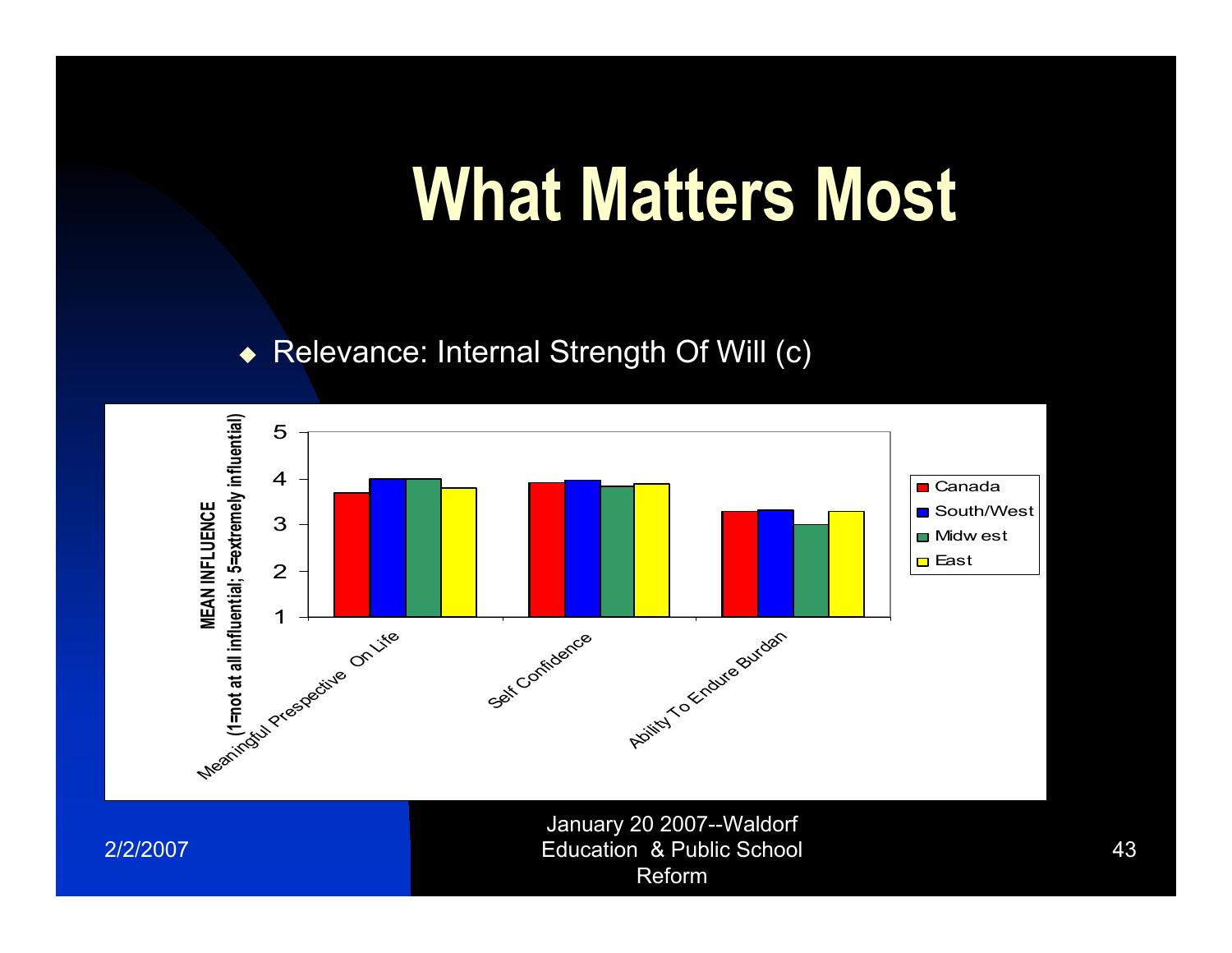◆ Relationship:

The Stark Challenge Of Bowling Alone

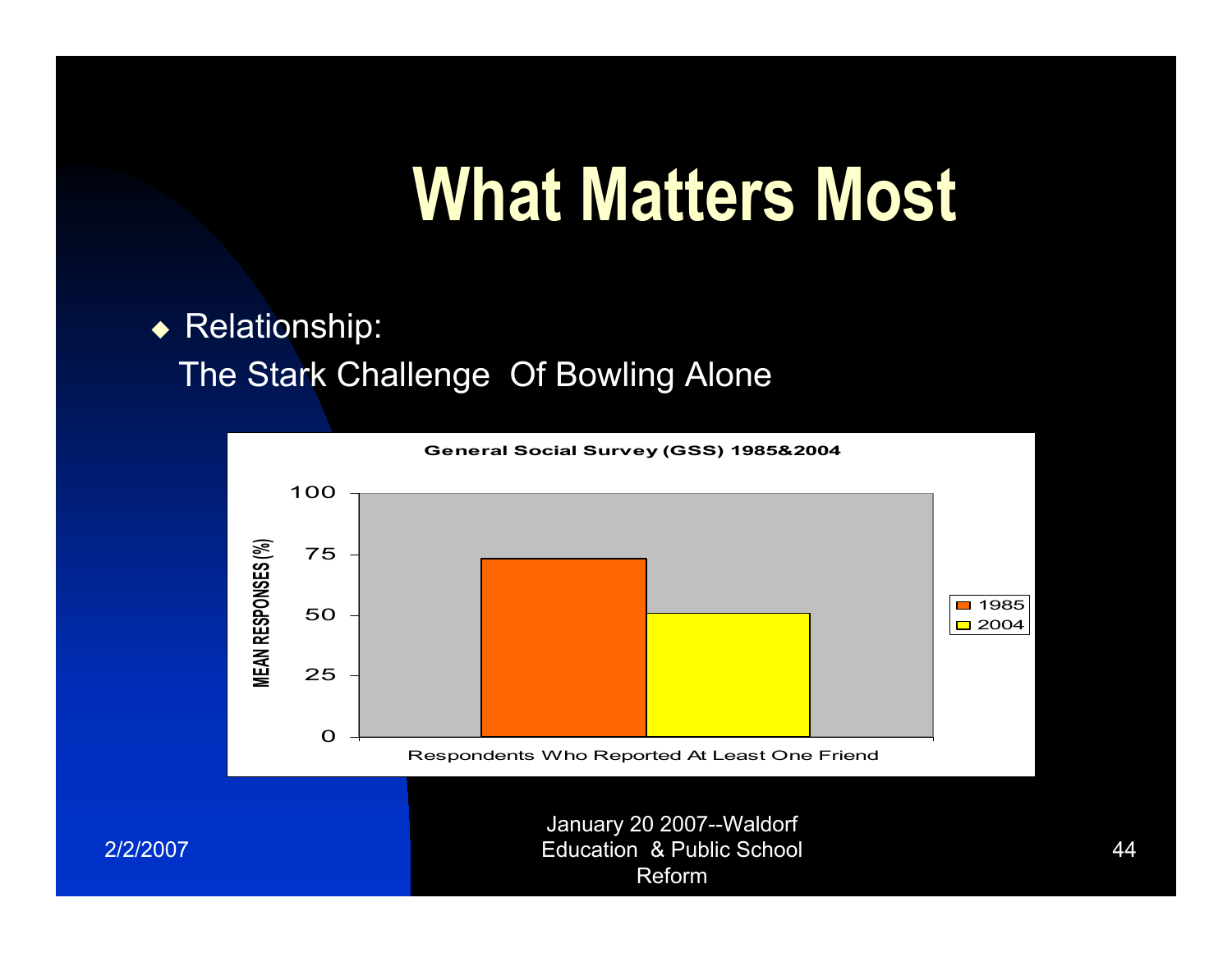◆ Relationship (a)

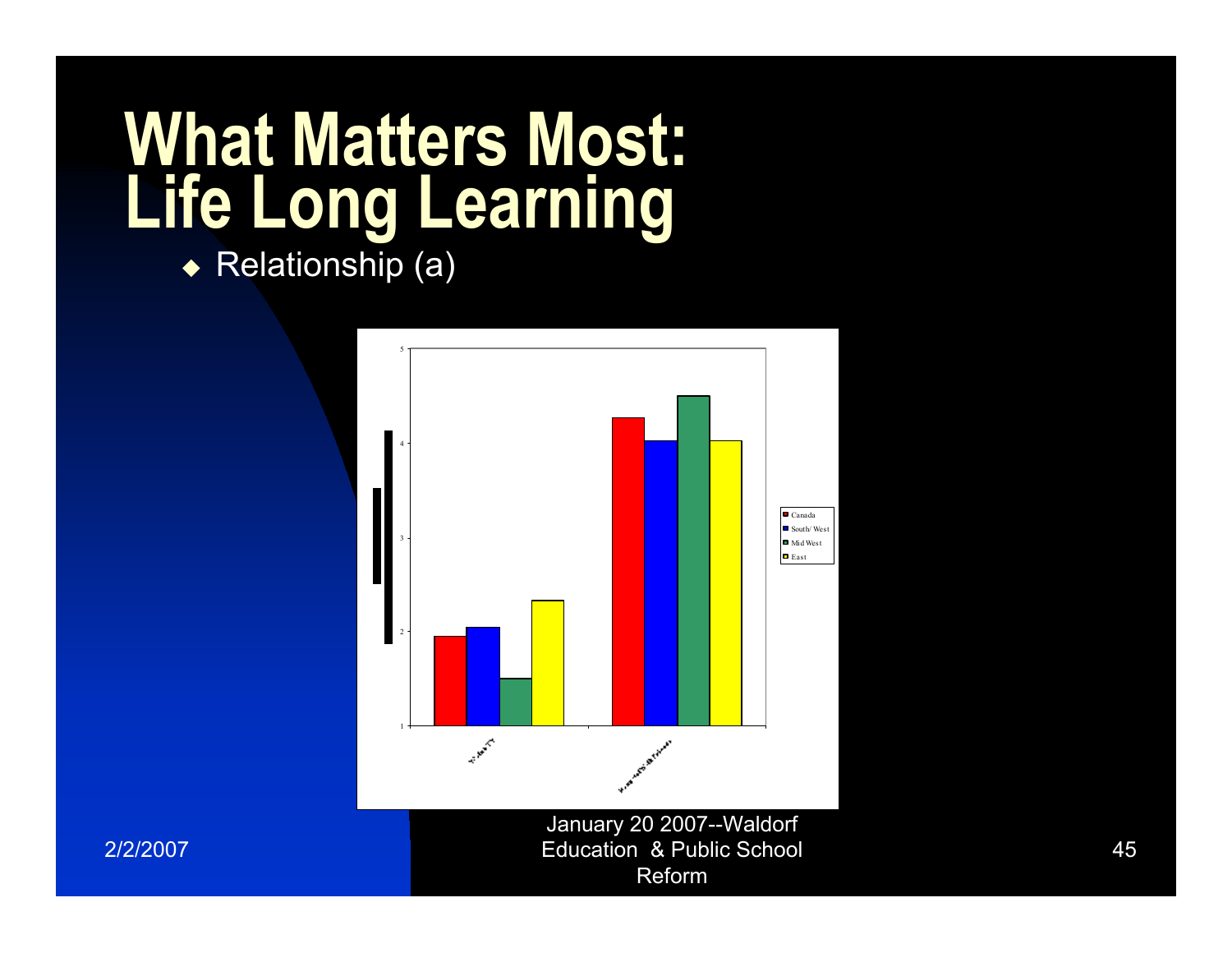$\rightarrow$  Relationship (b)

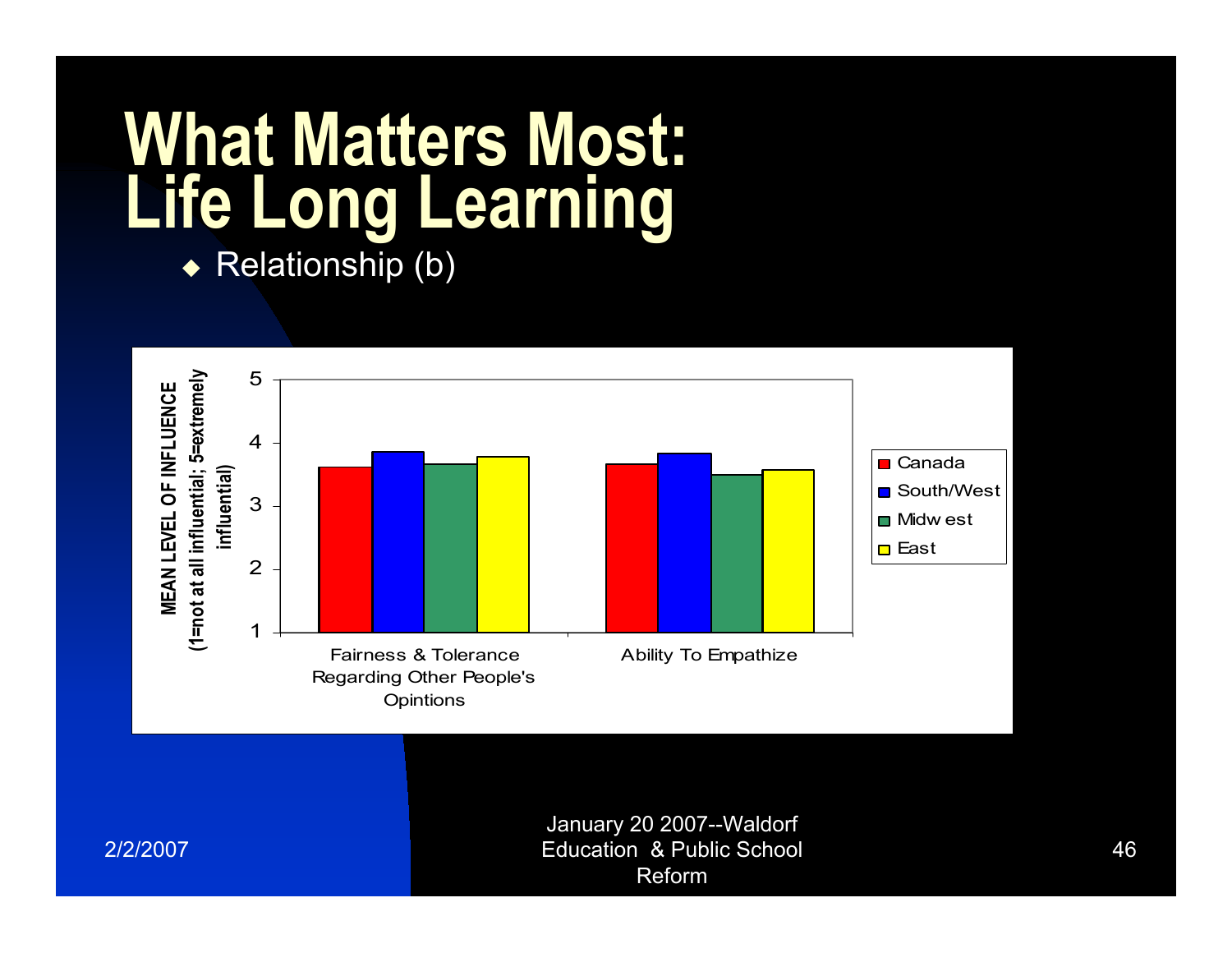◆ Relationship (c)



2/2/2007

**Education & Public School** Reform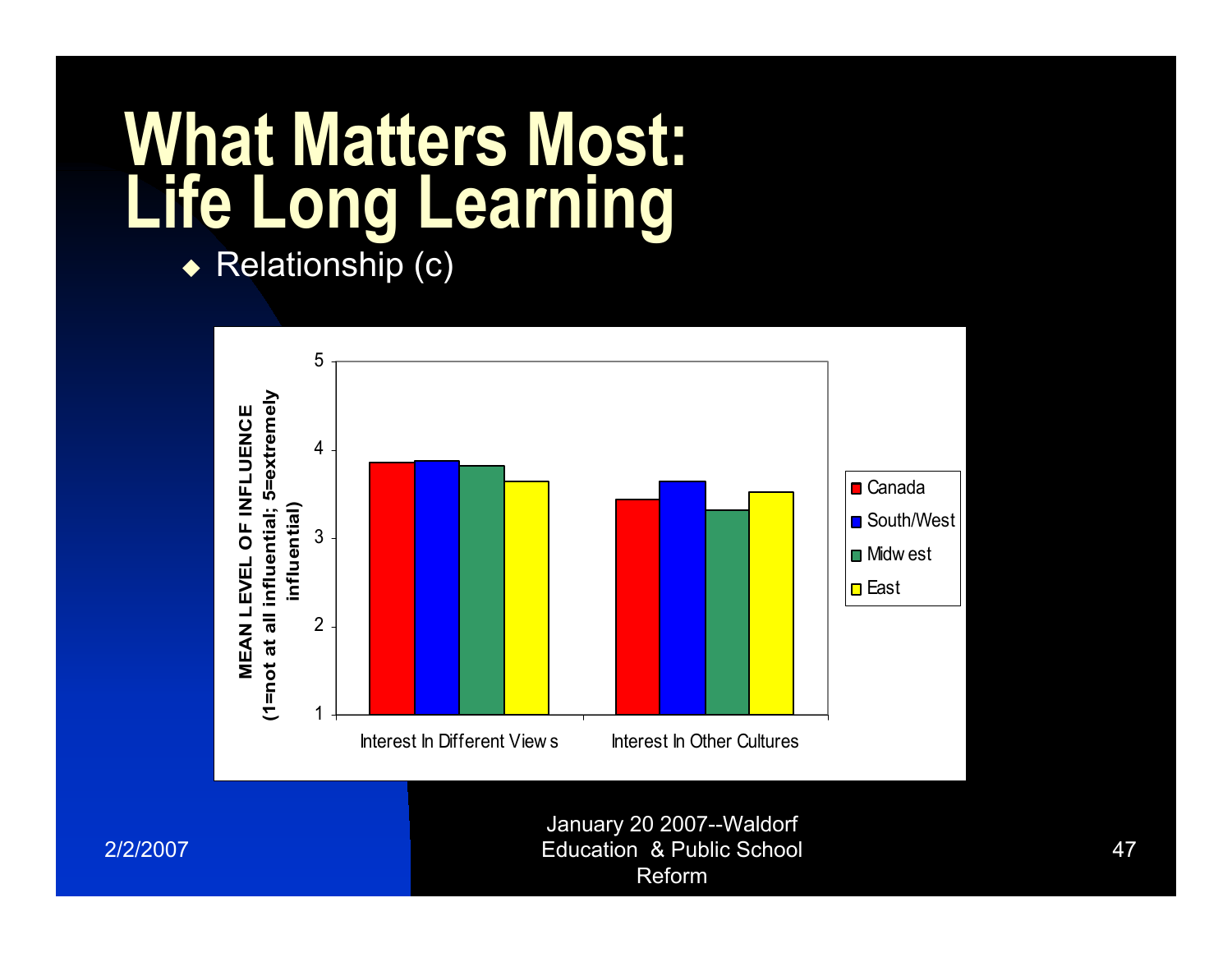◆ Relationship (d)



2/2/2007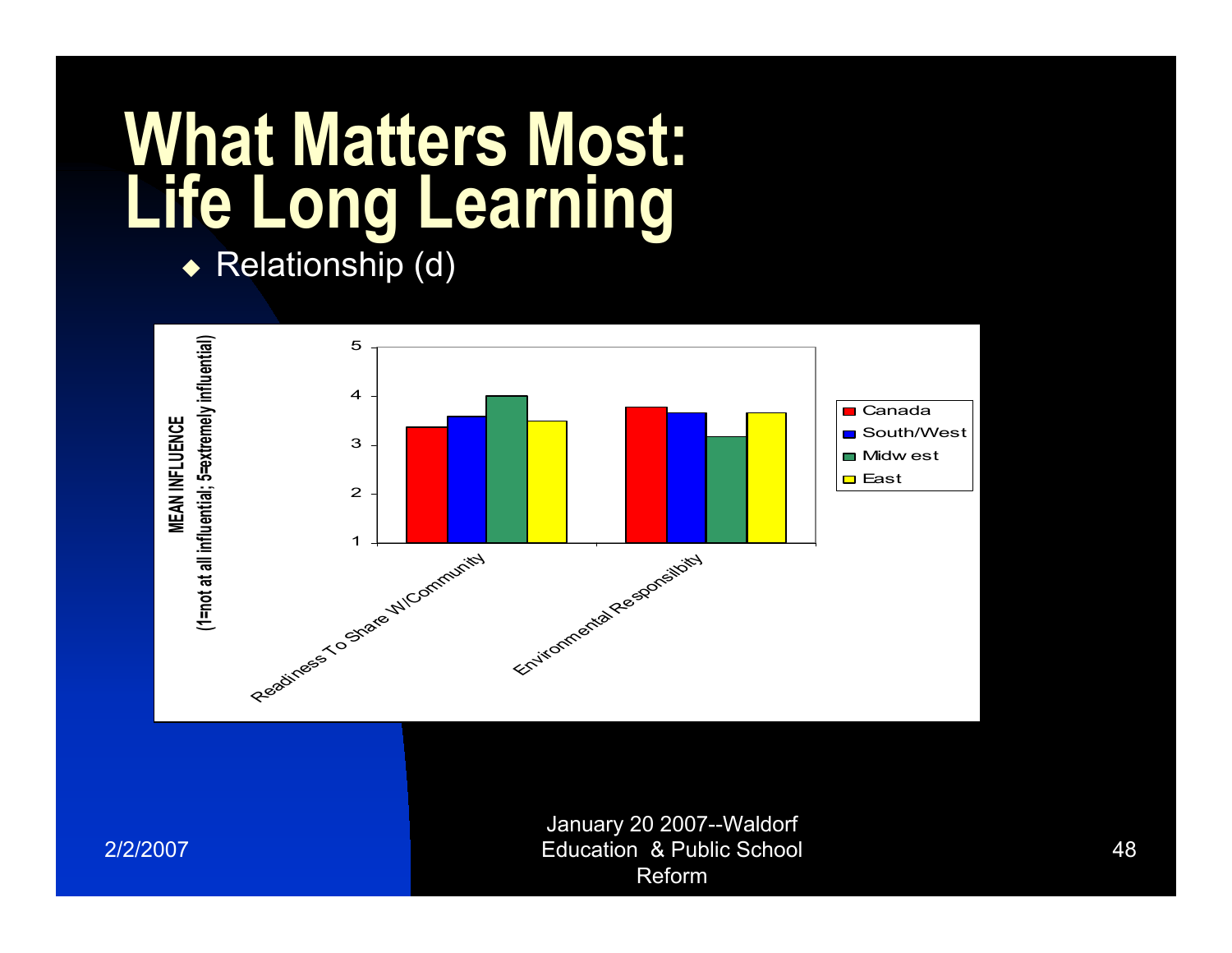◆ Relationship In Sum

**Waldorf Graduates Don't Bowl Alone**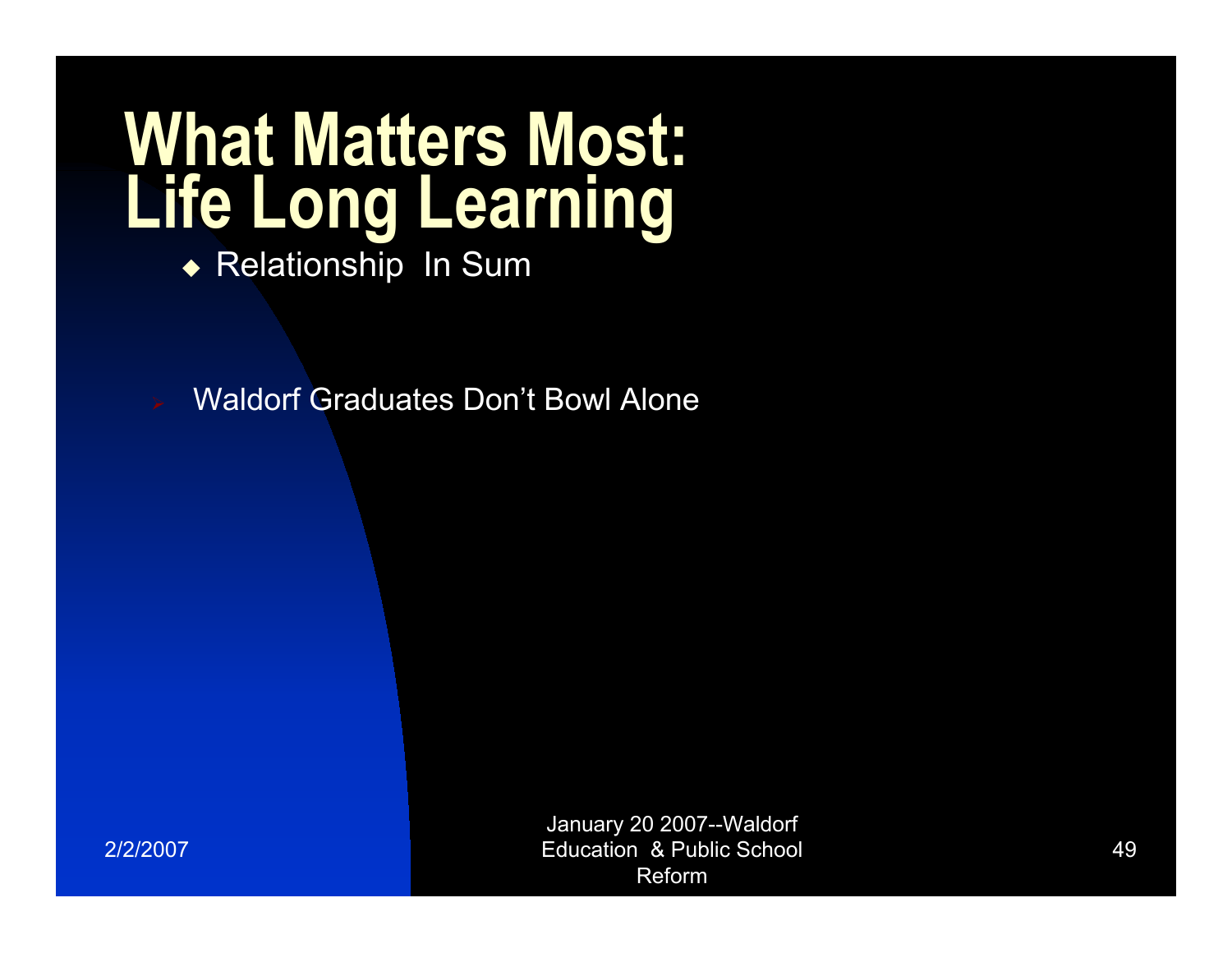## Waldorf's 3 R's Of Rigor, Relevance & Relationship

1. block scheduling

Rigor

(not isolated classes)

(not just earnest)

Relevance

narrative (story telling)  $1.$ 

2. developmentally appropriate experiential education (not just pure theory)

#### Relationship

1. teachers looping

2. time for play, festival, theater

(not every year new kids) (not just work)

2/2/2007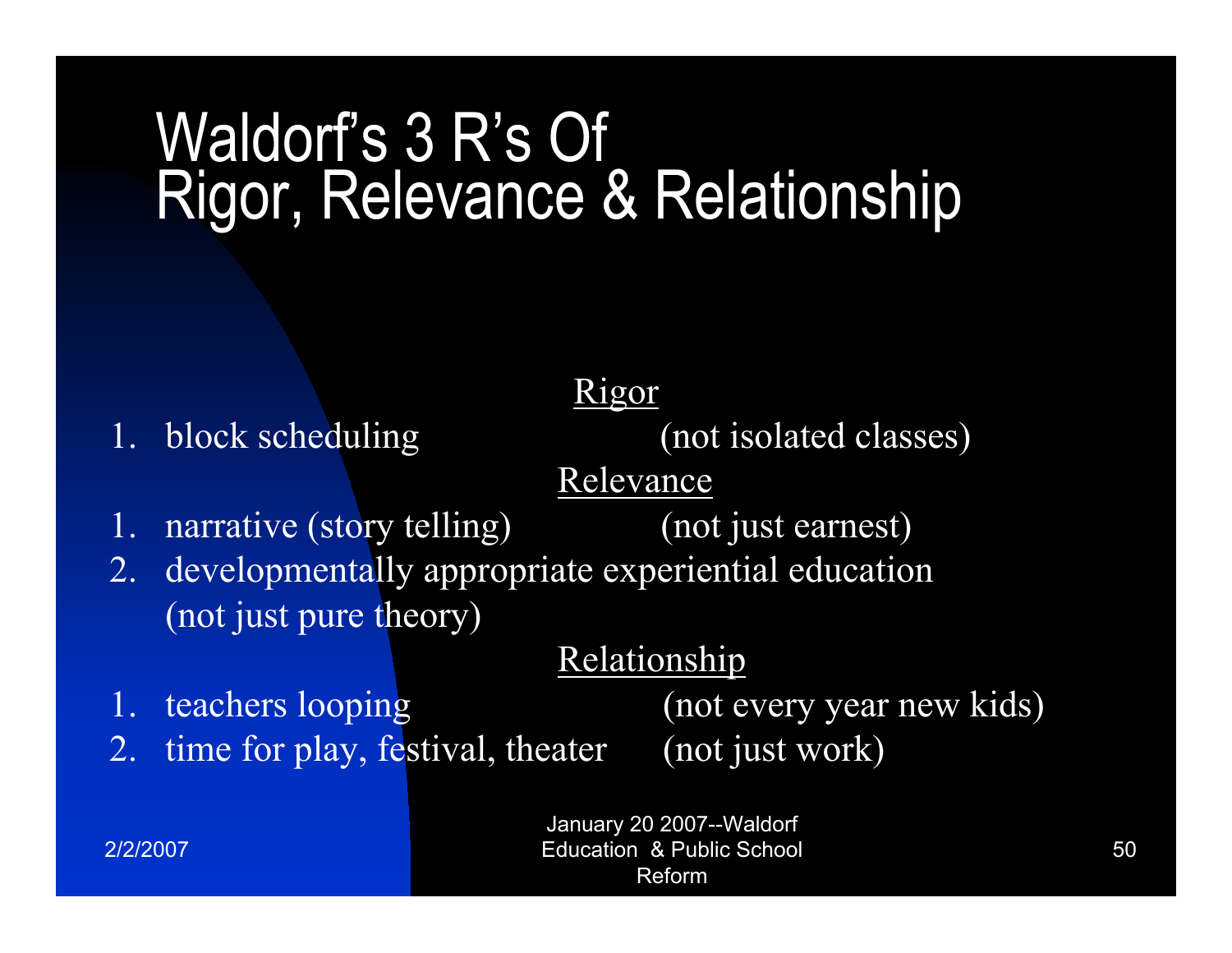## **IV. Implications & Next Steps**

□ Celebrate & Strengthen Leadership in Ability To Know Our Data: Be evidence based  $\bullet$ **Communicate Our Successes**  $\blacktriangle$ **Continue To Bowl With Others, Not Alone**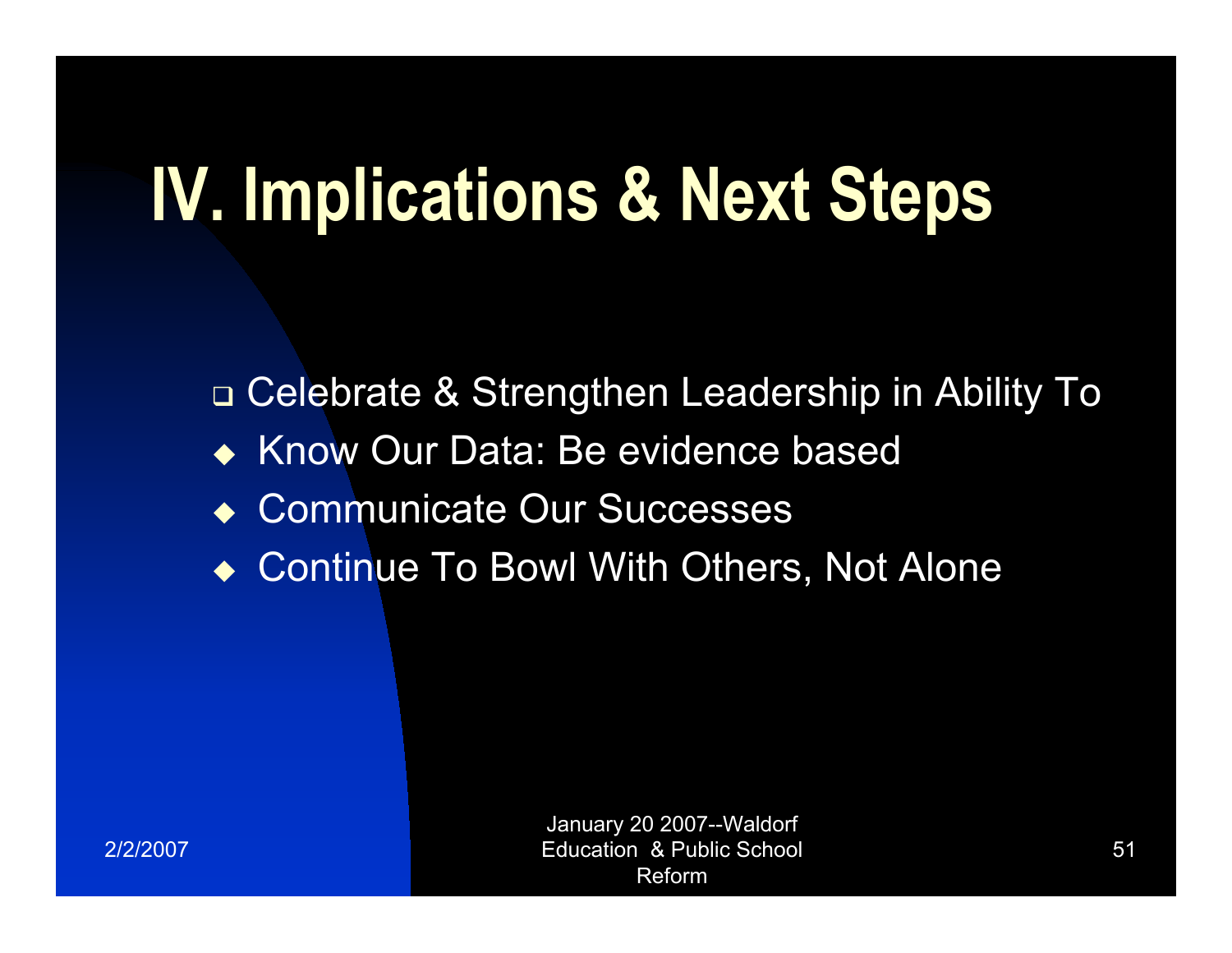# Finally...Think Back To<br>That Waldorf Strategy You<br>Picked...

□ Something new you could add when explaining to another

□ Something new you could add when doing it yourself?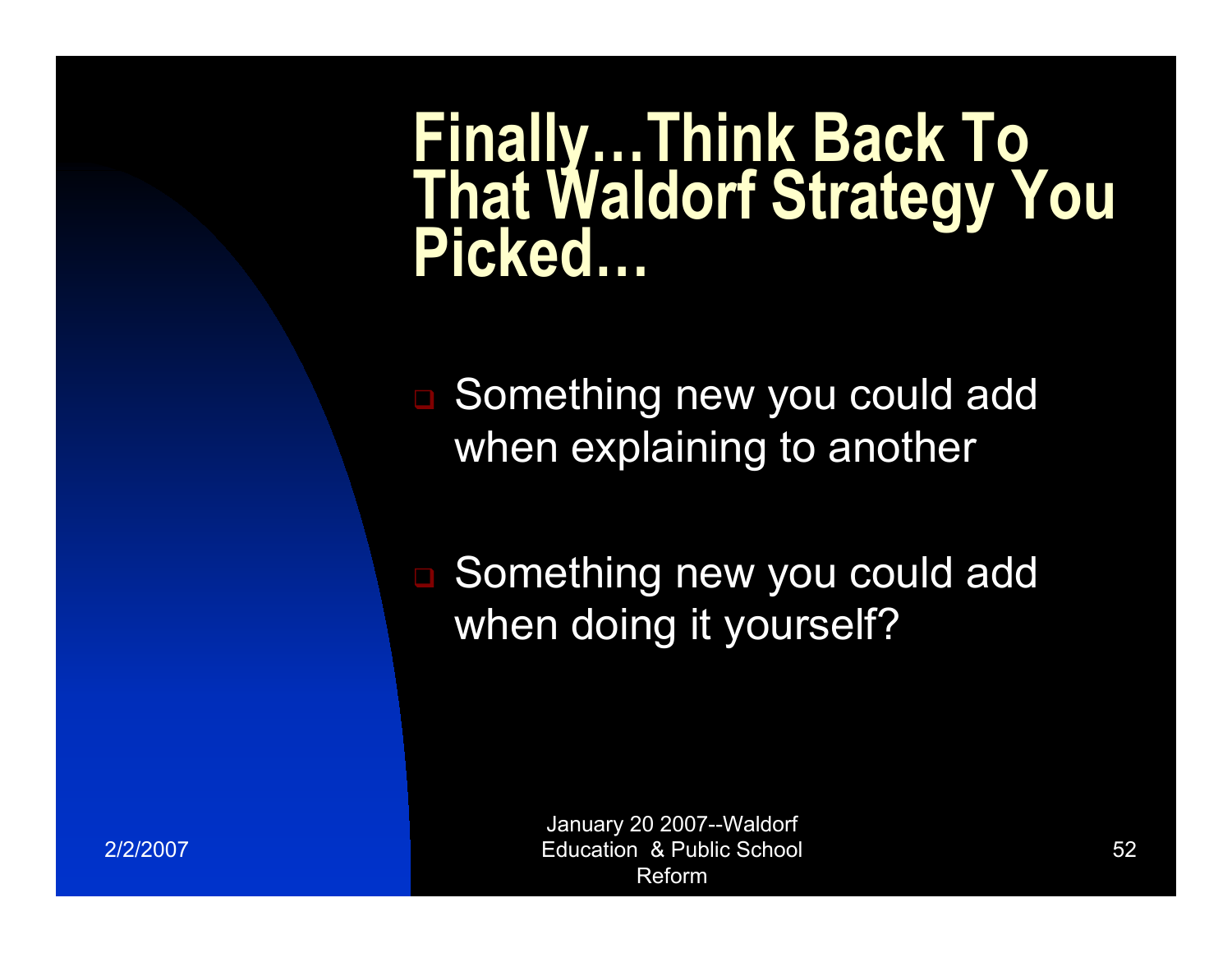## **V. Question and Answer**

■ What is confirming?

What is surprising?

Other remarks?  $\blacksquare$